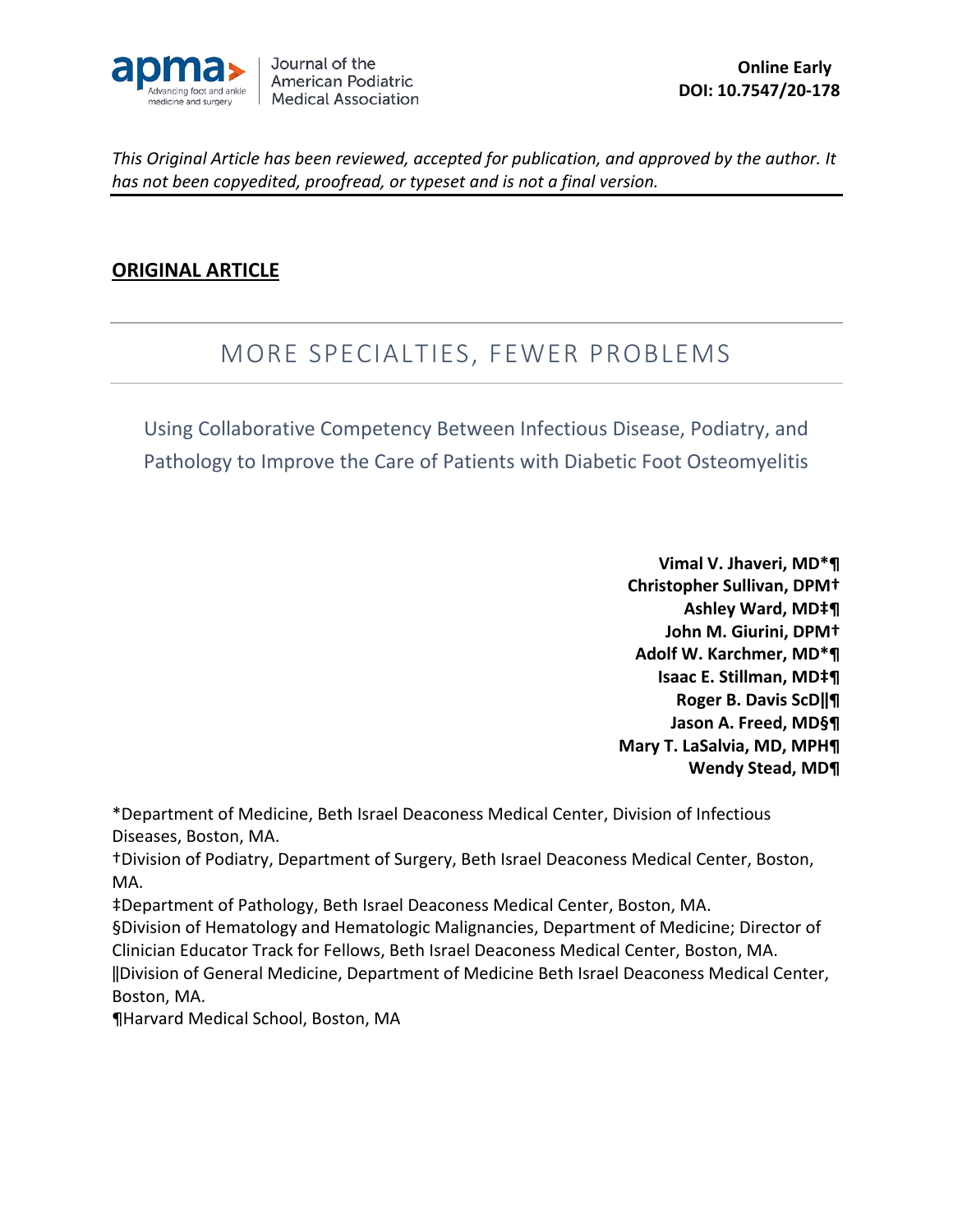

*Corresponding Author:* Vimal Jhaveri, MD, Beth Israel Deaconess Medical Center, 110 Francis Street, Suite GB, Boston, MA, 02215. (E-mail: vimall.jhaveri@gmail.com) 80218

**Background:** Diabetic Foot Osteomyelitis (DFO) is a common infection where treatment involves multiple services including Infectious Disease (ID), Podiatry, and Pathology. Despite its ubiquity in the hospital, consensus on much of its management is lacking.

**Methods:** Representatives from ID, Podiatry, and Pathology interested in quality improvement (QI) developed multidisciplinary institutional recommendations culminating in an educational intervention describing optimal diagnostic and therapeutic approaches to DFO. Knowledge acquisition was assessed by pre- and post-intervention surveys. Inpatients with forefoot DFO were retrospectively reviewed pre- and post- intervention to assess frequency of recommended diagnostic and therapeutic maneuvers, including appropriate definition of surgical bone margins, definitive histopathology reports, and unnecessary intravenous antibiotics or prolonged antibiotic courses.

**Results:** A post-intervention survey revealed significant improvements in knowledge of antibiotic treatment duration and the role of oral antibiotics in managing DFO. There were 104 consecutive patients in the pre-intervention cohort (4/1/2018-4/1/2019) and 32 patients in the post-intervention cohort (11/5/2019-03/01/2020), the latter truncated by changes in hospital practice during the COVID-19 pandemic. Non-categorizable or equivocal pathology reports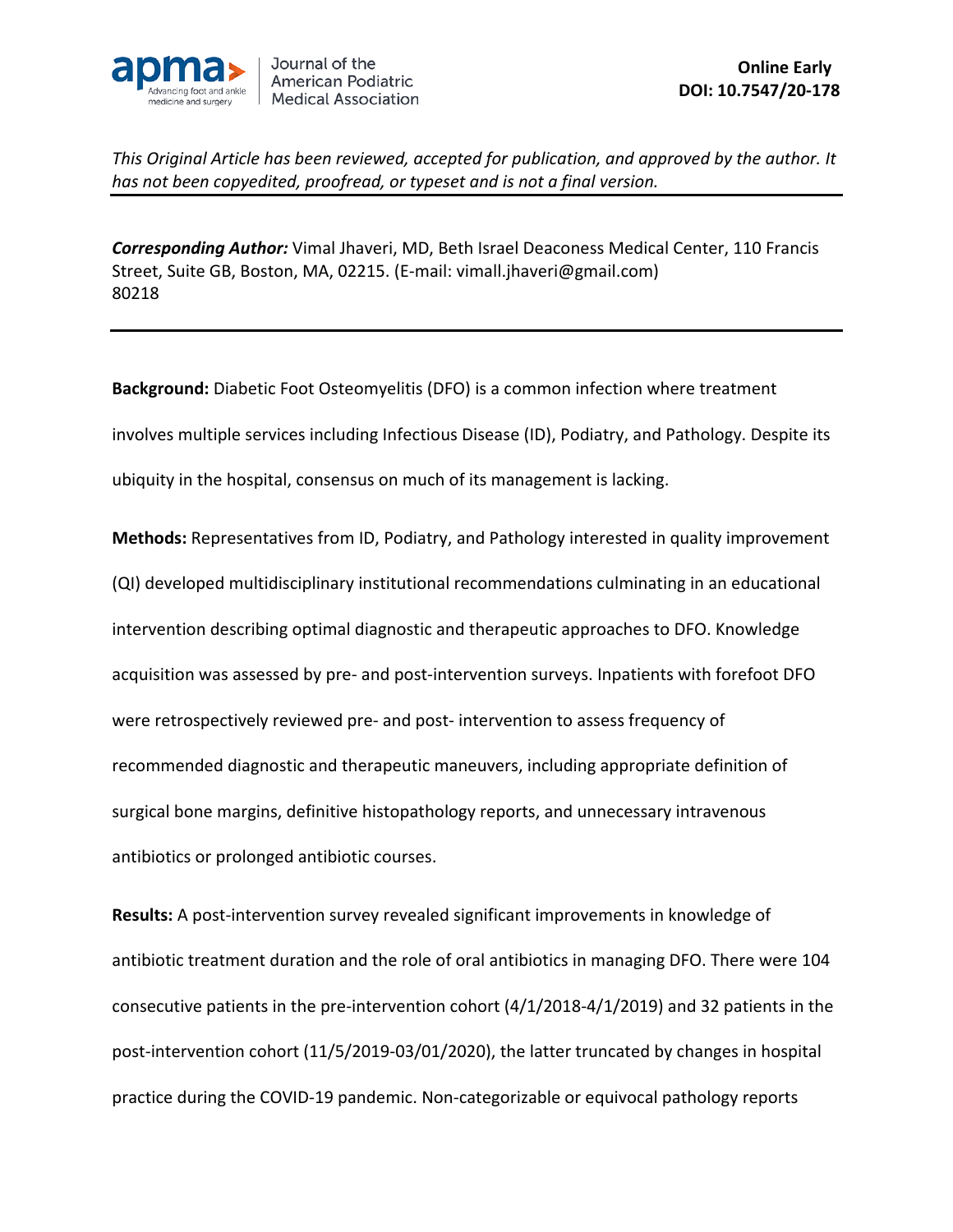

decreased from pre-intervention to post-intervention (27.0% vs 3.3%, respectively, P=0.006). We observed non-significant improvement in correct bone margin definition (74.0% vs 87.5%, p=0.11), unnecessary PICC line placement (18.3% vs 9.4%, p=0.23), and unnecessary prolonged antibiotics (21.9% vs 5.0%, p=0.10). Additionally, by working as an interdisciplinary group, many solvable misunderstandings were identified, and processes were adjusted to improve the quality of care provided to these patients.

**Conclusions:** This QI initiative regarding management of DFO led to improved provider knowledge and collaborative competency between these three departments, improvements in definitive pathology reports, and non-significant improvement in several other clinical endpoints. Creating collaborative competency may be an effective local strategy to improve knowledge of diabetic foot infection and may generalize to other common multidisciplinary conditions.

According to the 2020 CDC National Diabetes Statistics Report, 10.5% of the US population is estimated to have diabetes mellitus (either type 1 or type 2).<sup>1</sup> Among patients with diabetes, there is up to a 34% lifetime risk of developing a foot ulcer, making it an extremely common medical problem seen in both outpatient and inpatient settings.<sup>2,3</sup> In fact, Medicare spends \$9-13 billion/year on diabetic foot osteomyelitis (DFO).<sup>4</sup> Despite this high prevalence and cost, experts have not agreed on a set of diagnostic criteria for diagnosing DFO,<sup>5</sup> nor the optimal antibiotic management.<sup>6</sup> For example, while traditionally diabetic foot osteomyelitis has been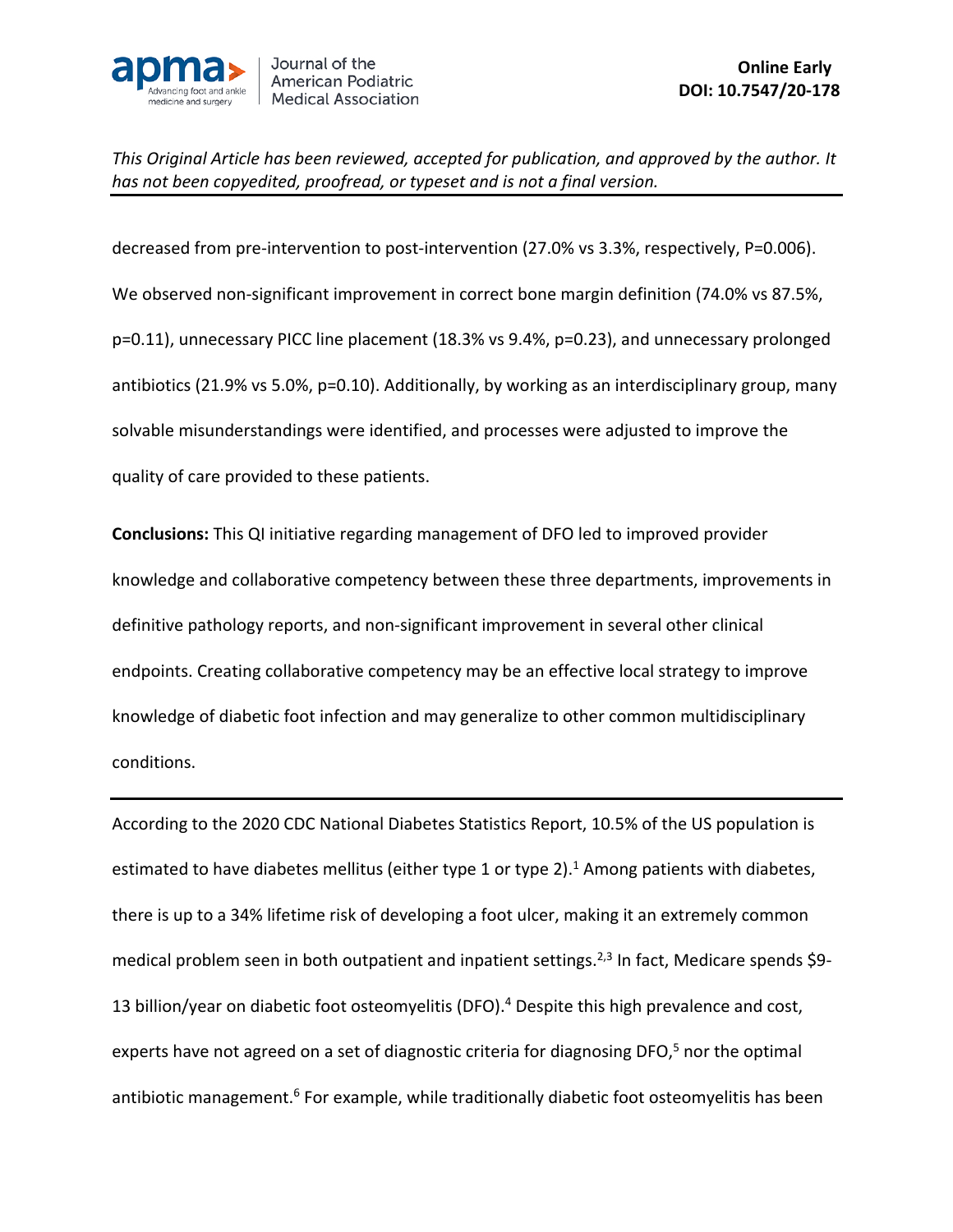

treated with 6 weeks of IV antibiotics in the United States, oral antibiotics have been shown to be effective with similar cure rates in multiple studies,<sup>7–9</sup> non-inferior in a Cochrane review,<sup>6</sup> and are recommended in the most recent (2012) Infectious Disease Society of America (IDSA) DFO clinical practice guidelines.<sup>10</sup> It is difficult to generalize from studies because of heterogeneity in disease presentation and because outcome is impacted by control of diabetes, peripheral arterial disease, extent of surgical debridement, compliance with offloading, and other comorbid medical problems.

The lack of clear data and systematic research into this issue has led to wide practice variation and inefficiencies in patient care.<sup>11–13</sup> For example, the IDSA guidelines recommend that if there is "no remaining infected tissue" after surgical debridement for DFO, antibiotics can be discontinued within 2-5 days post-operatively, as opposed to the 4-6 weeks that is recommended for residual osteomyelitis.<sup>10</sup> However, there is not consensus regarding the determination of "no remaining infected tissue" - whether it is visual inspection, a microbiologic sample from the margin, or a histopathological examination of bone from the margin. The International Working Group on the Diabetic Foot (IWGDF) guidelines mention both histopathology and microbiology as potential options to evaluate the margin, but do not recommend one over the other. <sup>14</sup> This lack of consensus may lead to unnecessary risks of prolonged antibiotic exposure and indwelling vascular access. Furthermore, without consensus, we hypothesize providers in each of these services may have separate, siloed schemas for the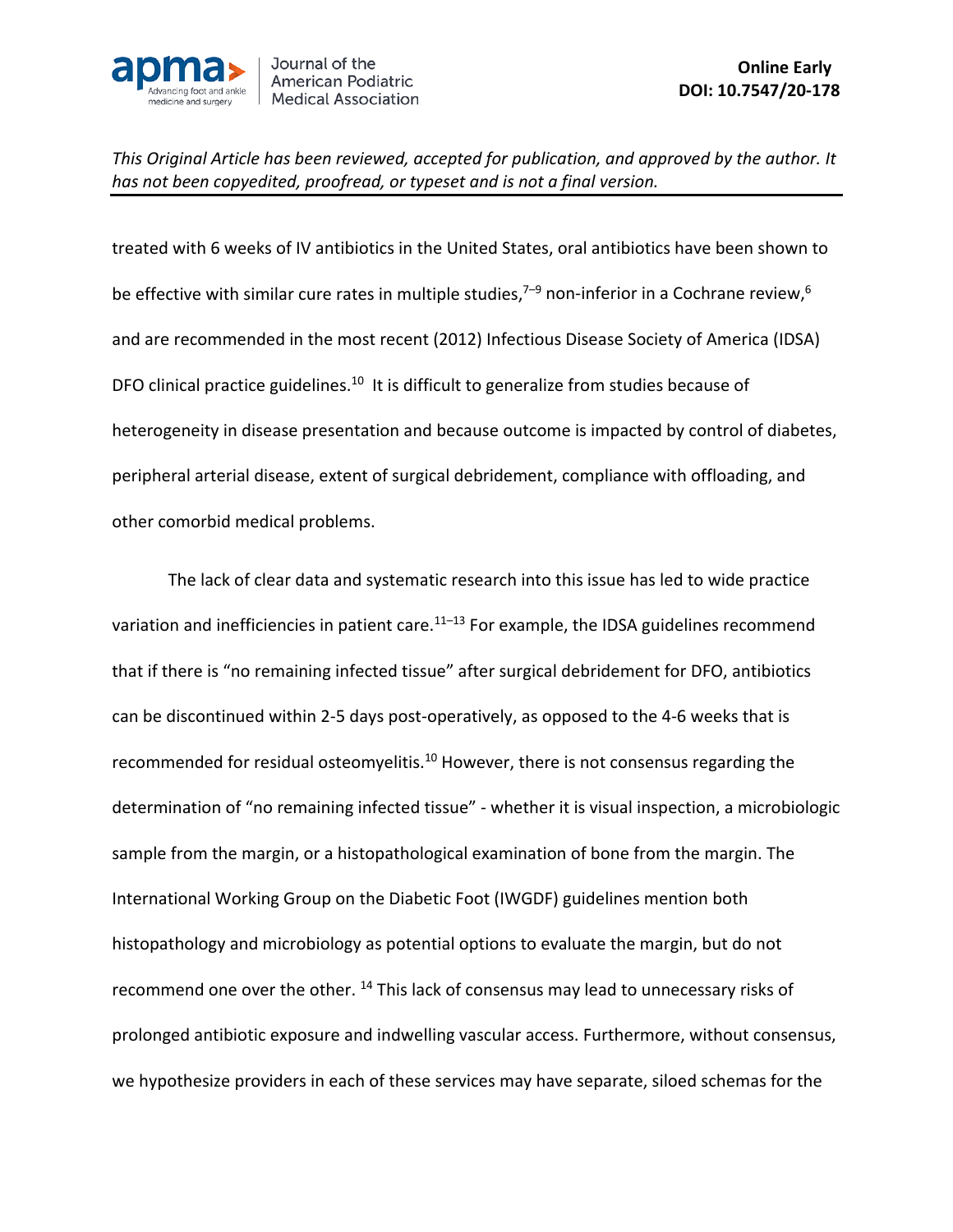

management of DFO. Anecdotally, this has led to provider misunderstandings of the practice of other services. These siloed approaches to a common problem can lead to interspecialty disagreements, a decreased sense of community and increased physician burnout.<sup>15</sup>

Thus, we, as a group of Infectious disease (ID), podiatry, and pathology colleagues at a single, major, urban academic medical center, sought to harmonize our knowledge, attitudes, and practices towards the diagnosis and management of DFO, in a multi-specialty educational process known as collaborative competency.<sup>16</sup> We met several times to come to agreement and iteratively develop consensus on several aspects of management of DFO and improve quality. We then presented these at an institutional, multidisciplinary educational conference, and evaluated for change in knowledge and understanding by providers. Then, we assessed for the impact of knowledge changes on clinical outcomes by retrospectively analyzing charts of a preand post-intervention cohort of inpatients with forefoot DFO specifically analyzing improvement of appropriate designation of surgical bone margin, definitive pathology reports, unnecessary peripheral inserted central catheter (PICC) placement, and unnecessarily extended antibiotics in the presence of a osteomyelitis negative proximal bone resection margin.

#### **Methods**

#### **Educational Intervention Design and Content**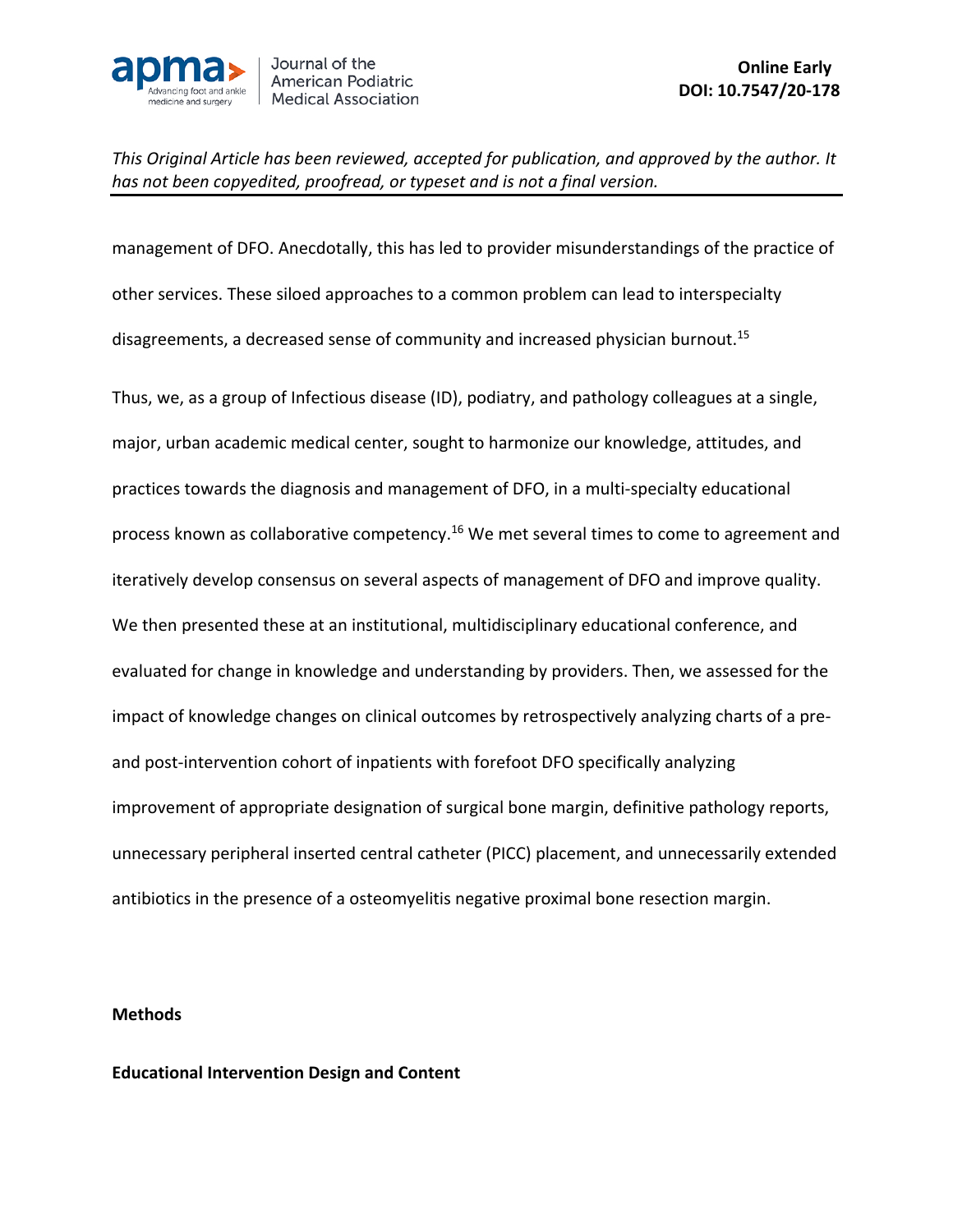

Members from Infectious Disease (VJ, ML, WS, AWK), Podiatry (CS, JG), and Pathology (AW, IS) first met in the summer of 2019 to discusses opportunities to harmonize care in the approach to diabetic foot infection with a focus on three main topics. At our major, urban, academic medical center, patients with DFI are managed usually on the general medicine service guided by consultations from podiatry, vascular surgery, and ID. Occasional patients are treated on the podiatry or vascular surgery services with ID consultation. Our shared, overall goal was to obtain appropriate specimens from bone where osteomyelitis was suspected and to accelerate the availability pathologic reports for these bone specimens in order to decrease unnecessary antibiotics treatment and PICC lines.

To achieve this goal, we first had to ensure the appropriate specimens were being sent from the OR, so that providers could identify osteomyelitis that was surgically cured, i.e. osteomyelitic bone had been totally excised resulting in no residual infected bone. We agreed to emphasize appropriate labeling of proximal bone margins relative to excision plane and to obtain bone samples for culture from the area of infection. We agreed that these efforts would provide the most important specimens for evaluating surgical cure and tailoring antibiotic regimens, respectively. 5,17,18

Next, we addressed the clinical scenario where the histopathology of the proximal bone margin was delayed pending bone decalcification prior to microscopic examination but patients were ready for discharge. Often at our institution, these patients were empirically started on IV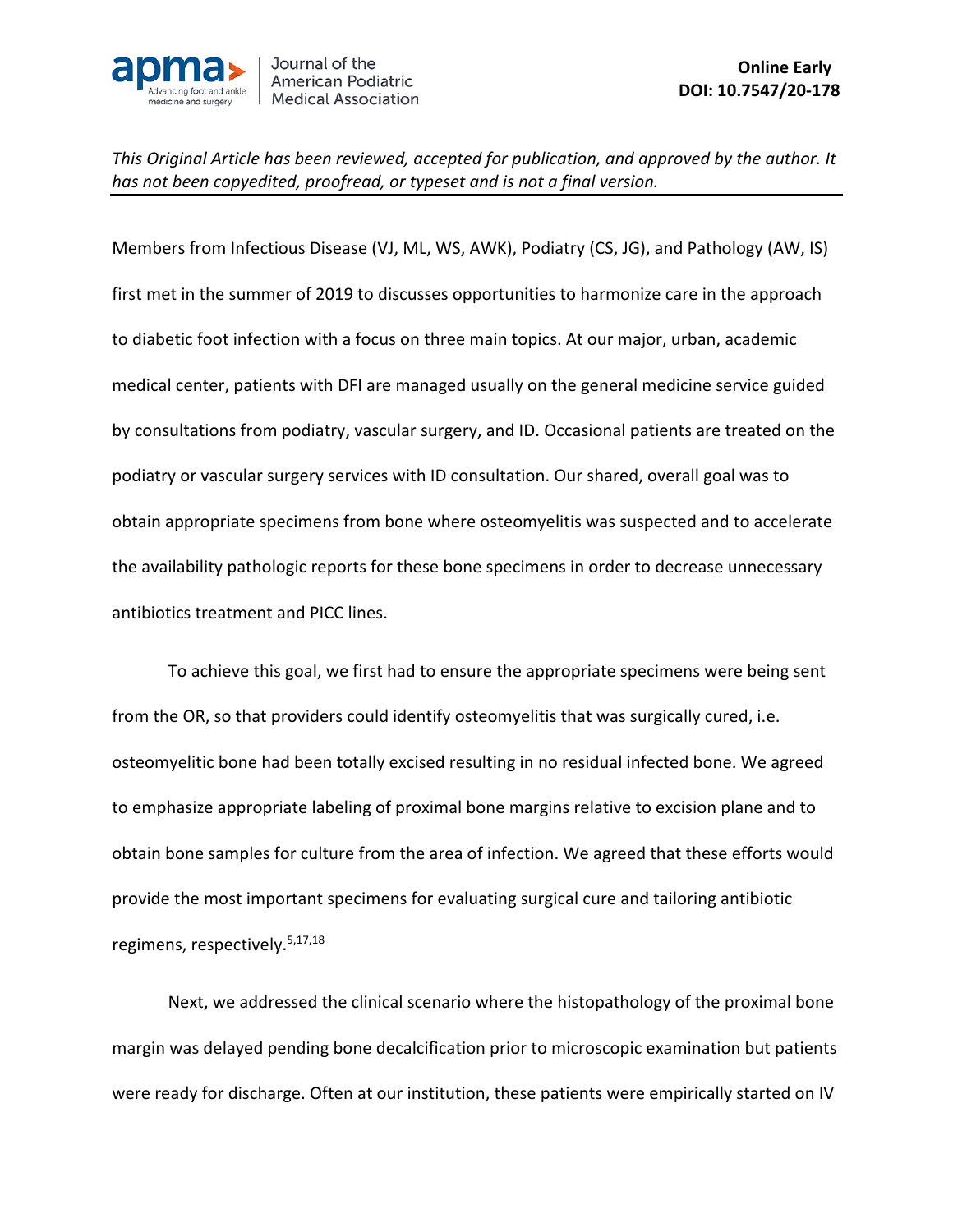

antibiotics via a PICC or midline catheter and discharged. As a result, patients with a subsequently reported negative bone margin and thus not requiring prolonged IV antimicrobial therapy, either had their unnecessary IV access removed at their ID clinic visit or had antibiotics continued regardless. With the high rate of concomitant chronic kidney disease, unnecessary IV access should especially be avoided in this group to preserve hemodialysis options.19 To address this, we emphasized the importance of making joint decisions with the surgery team and estimating the likelihood of residual osteomyelitis.

Lastly, even though DFO is often treated with IV antibiotics, oral antibiotics are recommended in the most recent iteration of the IDSA guidelines  $(2012)^{10}$  and several studies have shown comparable outcomes for patients on IV and PO antibiotics.<sup>7–9</sup> We aimed to increase provider awareness regarding the option of oral therapy of osteomyelitis using highly bioavailable antibiotics. In patients where the proximal bone margin is histologically negative for osteomyelitis, using oral therapy not only allows easy discontinuation but also avoids the risk of indwelling IV access. Furthermore, oral therapy provides an acceptable treatment modality in the event there is residual osteomyelitis at the proximal bone margin. We did not advocate that all DFO to be treated with oral antibiotics but rather recognized the need for individualized therapy, given the inherent heterogeneity of DFO presentation in this patient population.20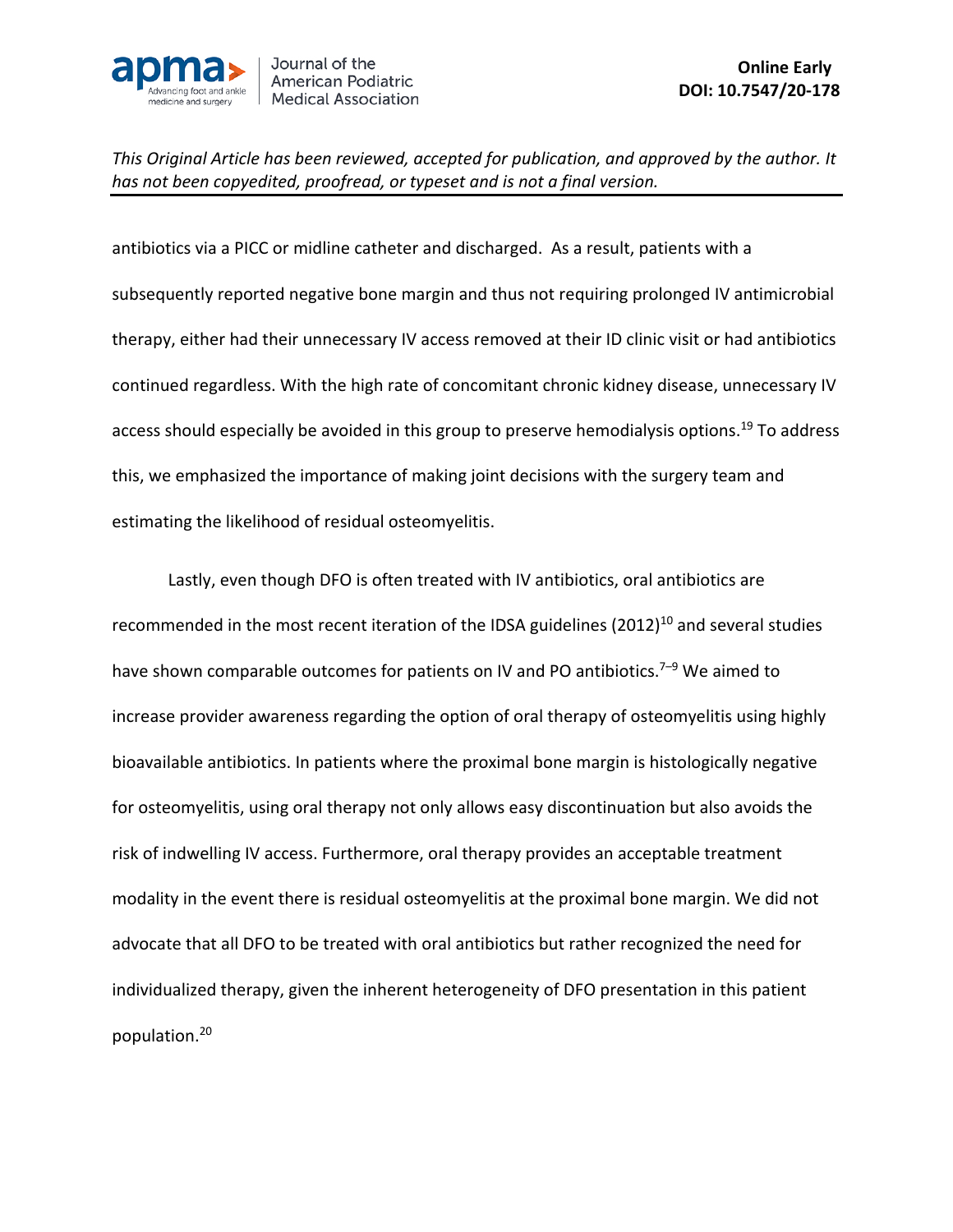

We combined these concepts into an hour-long in-person interspecialty-educational session that we jointly gave in November 2019 during the weekly ID division case conference, inviting all podiatrists, ID specialists, and relevant pathologists, including trainees, faculty, and advanced practice practitioners. Additionally, between March and July 2020, we presented the same educational session via online video platform during a podiatry grand rounds, Internal Medicine noon conference, and vascular surgery and plastic surgery grand rounds. However, only the participants from the initial educational session in November 2019 were included in the analysis of the educational intervention. We took the principles from this educational intervention and created an institutional set of guidelines that are posted to the hospital's main portal for any provider to access.

#### **Educational Session Evaluation**

To assess the efficacy of this collaborative educational intervention session, we administered a pre-test by email link to a Redcap pre-test to all invited participants to the November 2019 educational session. On the day of the session, prior to the educational intervention, we encouraged those who had not completed the pre-test to do so through a QR code with a link to the pre-test or a paper version. The pre- and post-tests were created to concisely assess the stated objectives of the educational intervention, to maximize participation, and to assess the educational intervention. With the tests we also collected participant's demographic information and experience treating diabetic foot infections. Two weeks after the session, we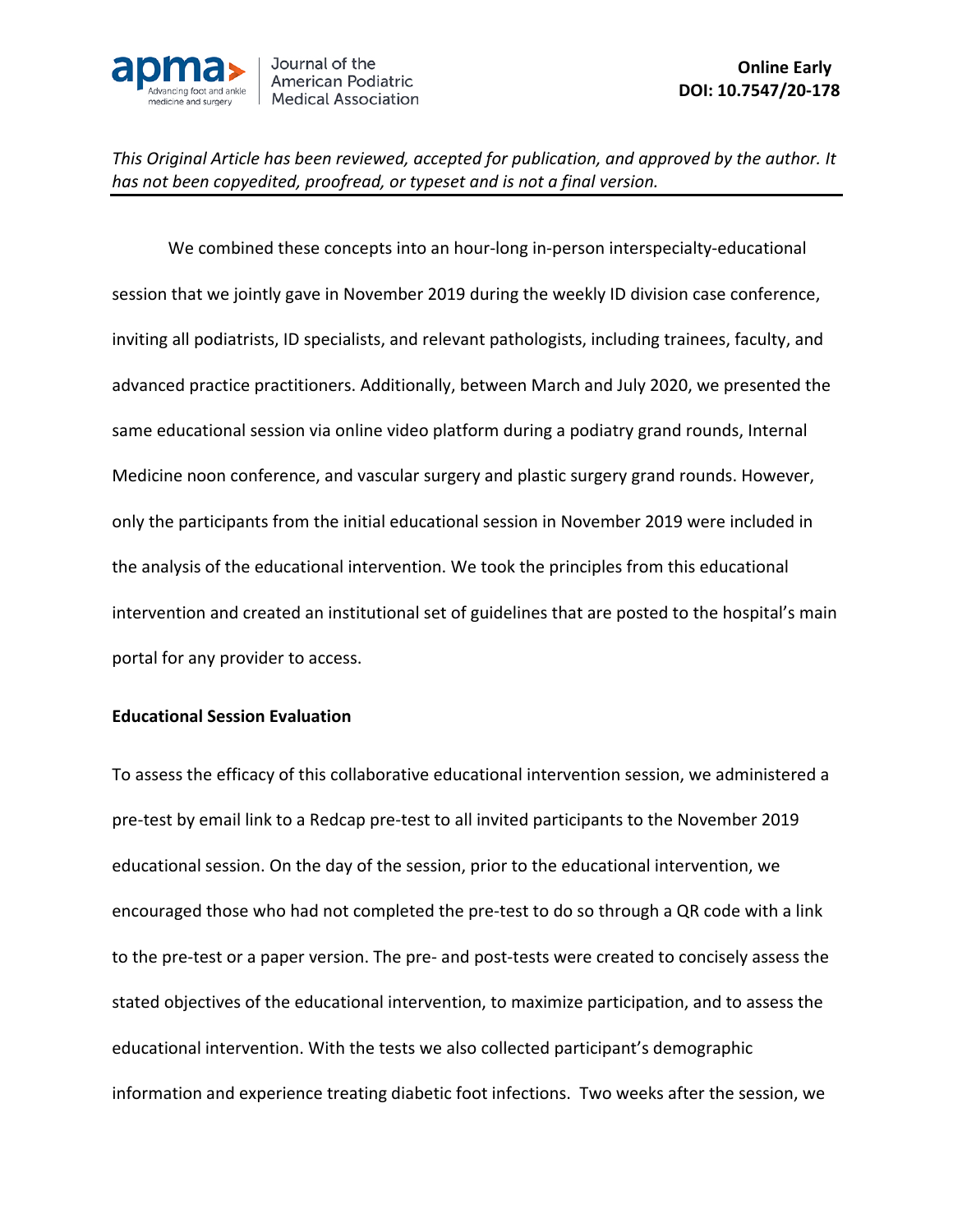

emailed a link to the Redcap post-intervention test to participants to assess the efficacy of the educational intervention. We sent three reminder emails to increase the post-test completion rate.

#### **Chart Review**

To assess the clinical impact of the educational intervention patients from the pre- and postintervention cohorts were identified from the ID inpatient consultation log at our hospital. These were filtered to identify cases of forefoot DFO that had surgical intervention involving bone. Given there are multiple ways to diagnose DFO, a diagnosis of DFO was inferred using bone culture, bone histology, operative findings, imaging findings, and/or probe to bone testing.<sup>21</sup> All patients had at least one of these criteria to be included. Exclusion criteria included bone involvement proximal to the tarsal-metatarsal joint (midfoot or hindfoot), nonsurgically managed DFO, patients without ID consultation, or infection that was limited to superficial planes above the bone. Data was extracted from the electronic medical record at our hospital. Redcap was used to manage data.

The primary outcome was the frequency at which bone specimens reflecting the plane of bone resection were sent for pathologic examination. Bone specimens were considered appropriately labeled if they were 1) unique bone labeled as the distal end of the residual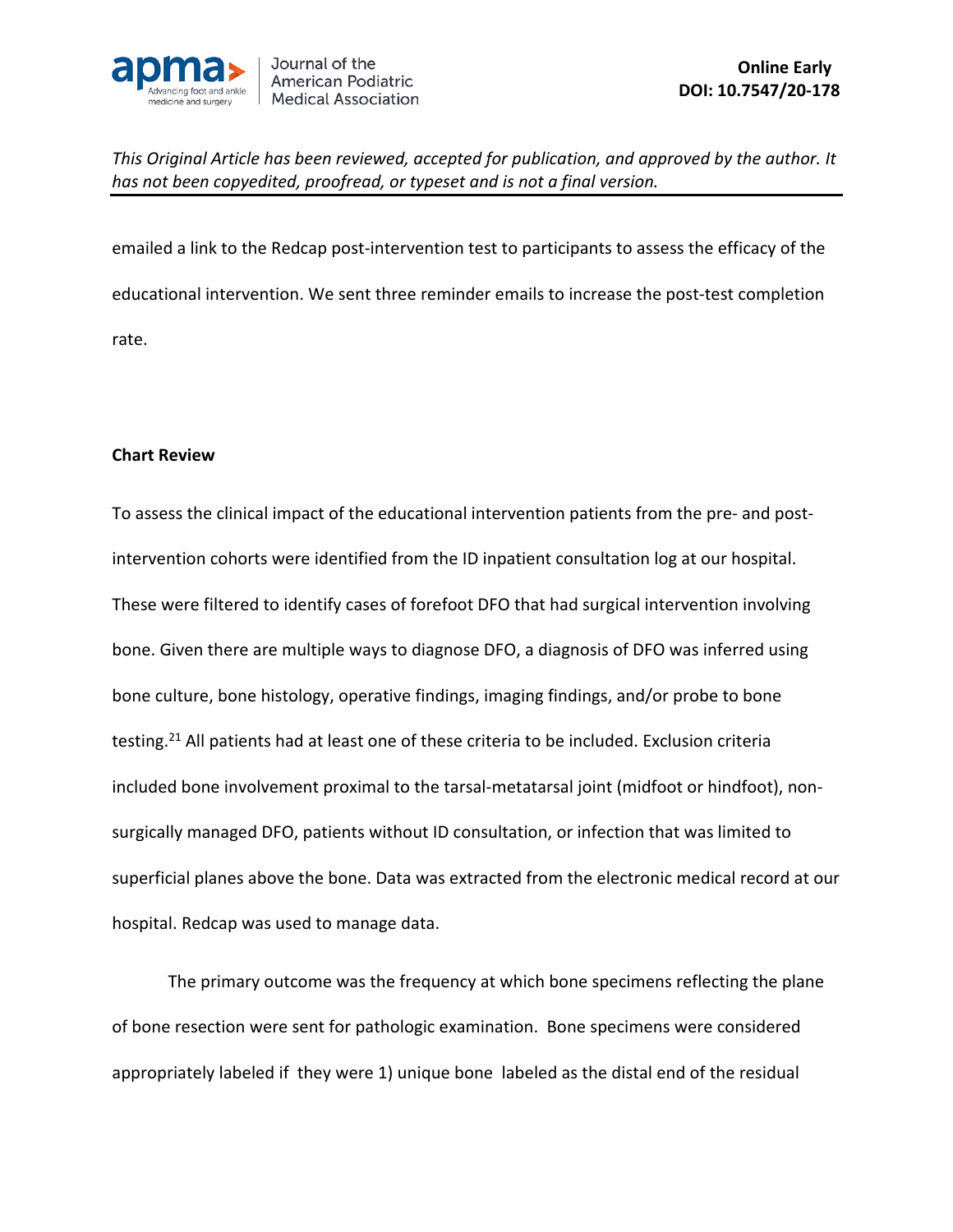

bone or 2) unique bone reflecting the proximal end of the resected bone (this when obtaining a specimen from the residual bone would have violated a joint space or over shortened the first metatarsal) or 3) bone from a simple debridement rather than an amputation.

Three secondary outcomes were included. First, was the frequency of inserting unnecessary PICC or midline venous catheters at the time of hospital discharge. This was defined as placement IV access because a pathology report which subsequently did not confirm osteomyelitis at the resection plane was still pending, at the time of discharge. Second was the continuation after discharge of parenteral antibiotic therapy exclusively for presumed osteomyelitis which was subsequently not confirmed by pathology. Third, the frequency of oral antibiotic therapy for possible residual osteomyelitis when an appropriate oral highly bioavailable regimen was available. Fluoroquinolones, doxycycline, trimethoprim/sulfamethoxazole, metronidazole, and linezolid were considered oral, highly bioavailable antibiotics.

The pre-intervention cohort included consecutive patients admitted from 4/1/2018- 4/1/2019 with the above inclusion criteria. Among patients undergoing multiple amputations during an admission, only the final amputation during the admission was included, where the surgical margin was the most consequential. The post-intervention cohort was truncated markedly by the COVID-19 pandemic (which required significant changes to hospital policies and practice including the end of elective procedures and limiting of provider in-person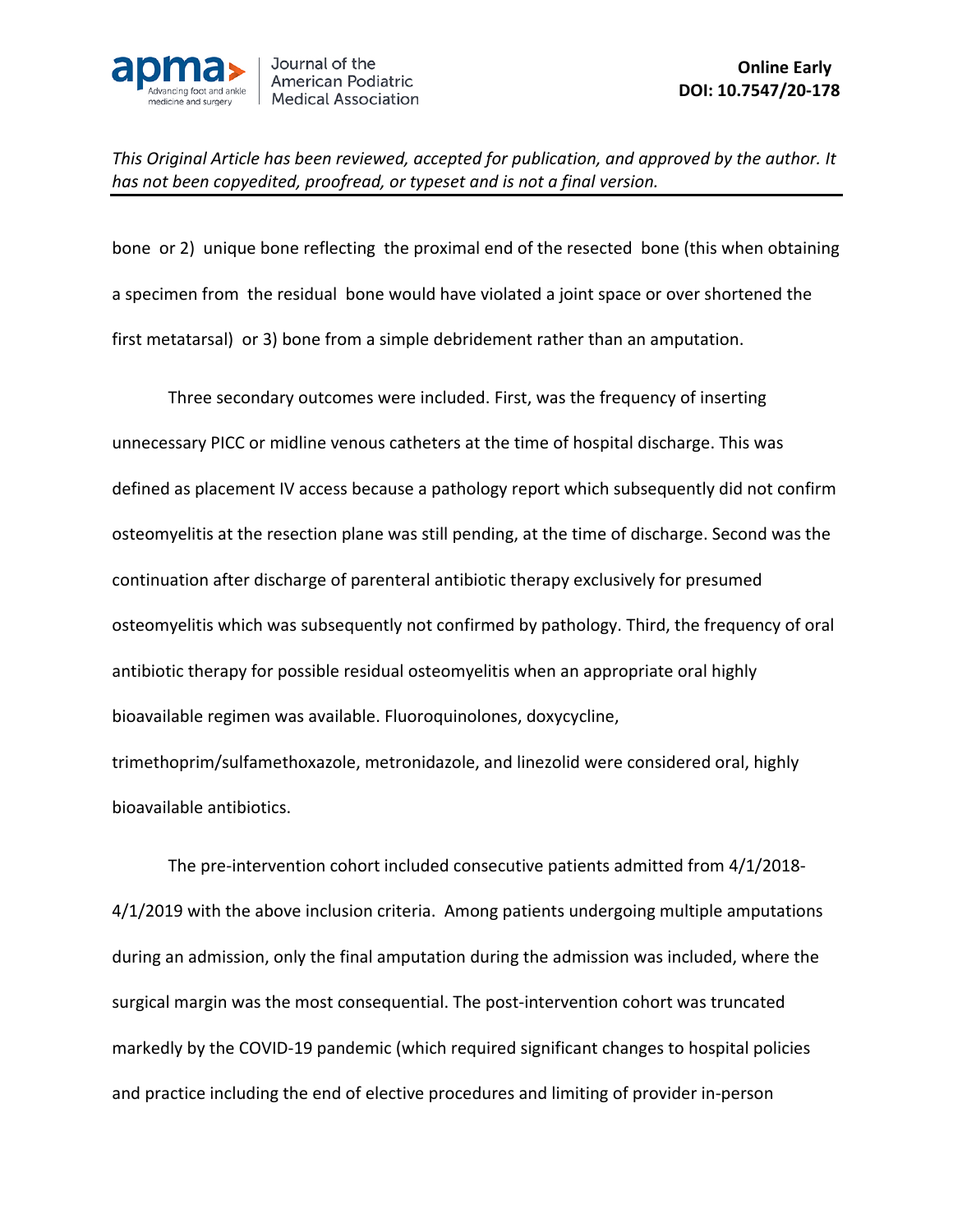

consultation to preserve protective equipment) and thus included only consecutive patients admitted from 11/5/2019-03/01/2020. Prior to 03/01/2020, there were no other significant changes to hospital protocol that we are aware of that would have affected the outcomes of the patients included in our analysis.

#### **Statistical Analysis**

Pre- and post-intervention survey responses were compared using McNemar's test.

For the patient chart review, chi squared tests were used to compare pre- and postintervention cohorts, except when sample sizes were small, where Fisher's exact test was employed.

Summary statistics and all statistical analyses were completed using SAS version 9.4 (SAS Institute, Inc., Cary, NC).

#### *Institutional Review*

This project was deemed exempt by the Beth Israel Deaconess Medical Center Institutional Review Board (IRB Protocol: 2019P000455).

#### **Results**

#### **Educational Intervention**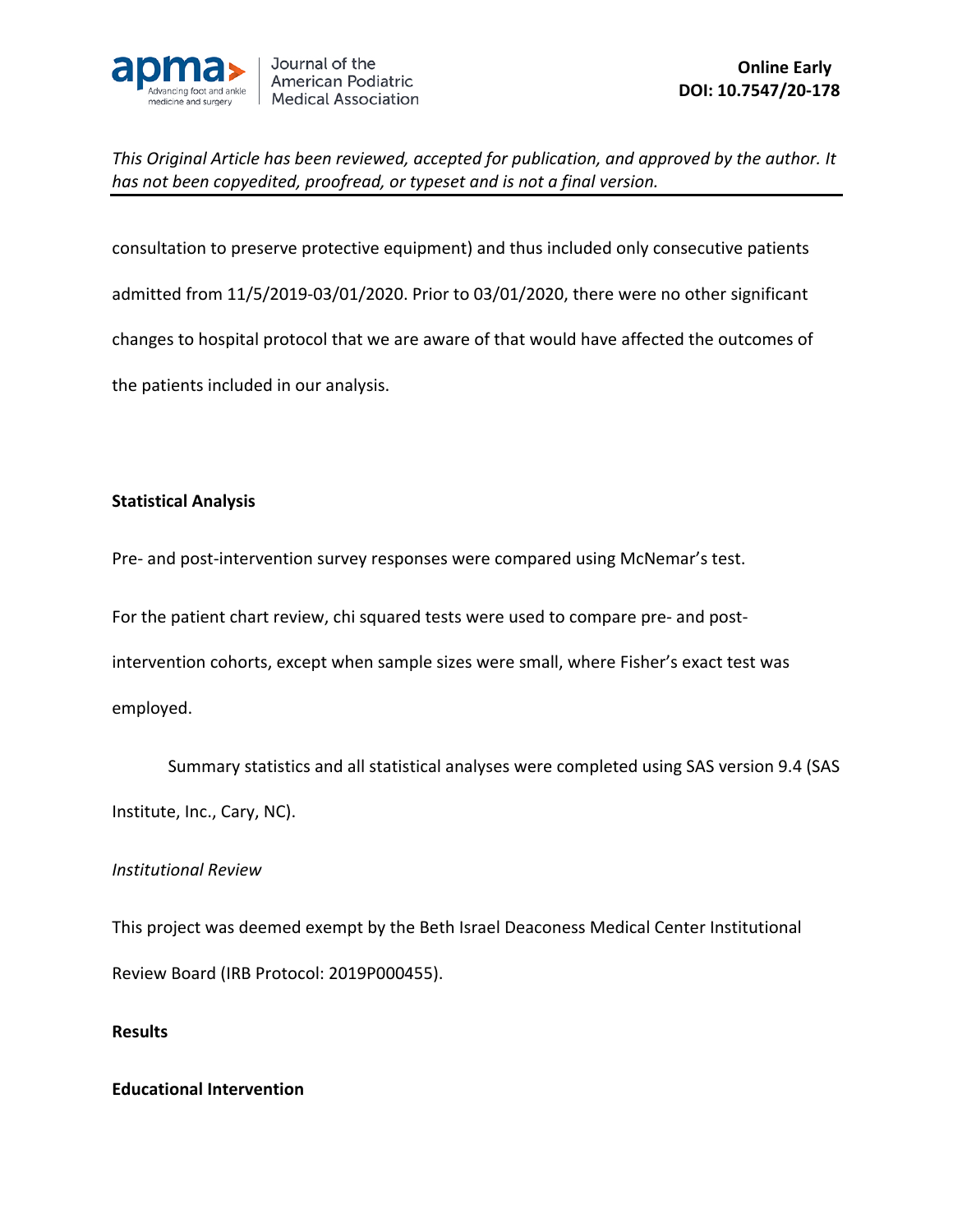

The session was attended by 27 participants each of whom completed pre and post-tests and are included in the analysis (Appendix A and B). 82% of participants saw at least 1-5 cases of DFO per month. (Table 1)

The results of the pre and post-tests are shown in Figure 1. Post-intervention knowledge improved significantly regarding duration of antibiotic therapy and the utility of oral antibiotics in the treatment of pedal osteomyelitis in patients with diabetes, but not in other goal content areas.

#### **Chart Review**

Baseline characteristics of patients in the pre- and post-intervention cohorts in Table 2. Patients were well matched with similar levels of Hemoglobin A1c, chronic kidney disease, and peripheral arterial disease (Table 2).

Despite the decreased post-intervention cohort size, there was a significant improvement in the ability to characterize pathology reports into categories of acute osteomyelitis, chronic osteomyelitis, acute on chronic osteomyelitis, bone marrow fibrosis, or no evidence of osteomyelitis. Both the insertion of unnecessary PICC lines and unnecessarily prolonged antibiotics in patients where bone margins that did not contain osteomyelitis decreased, although not significantly (p= 0.23 and p=0.10, respectively). Although the change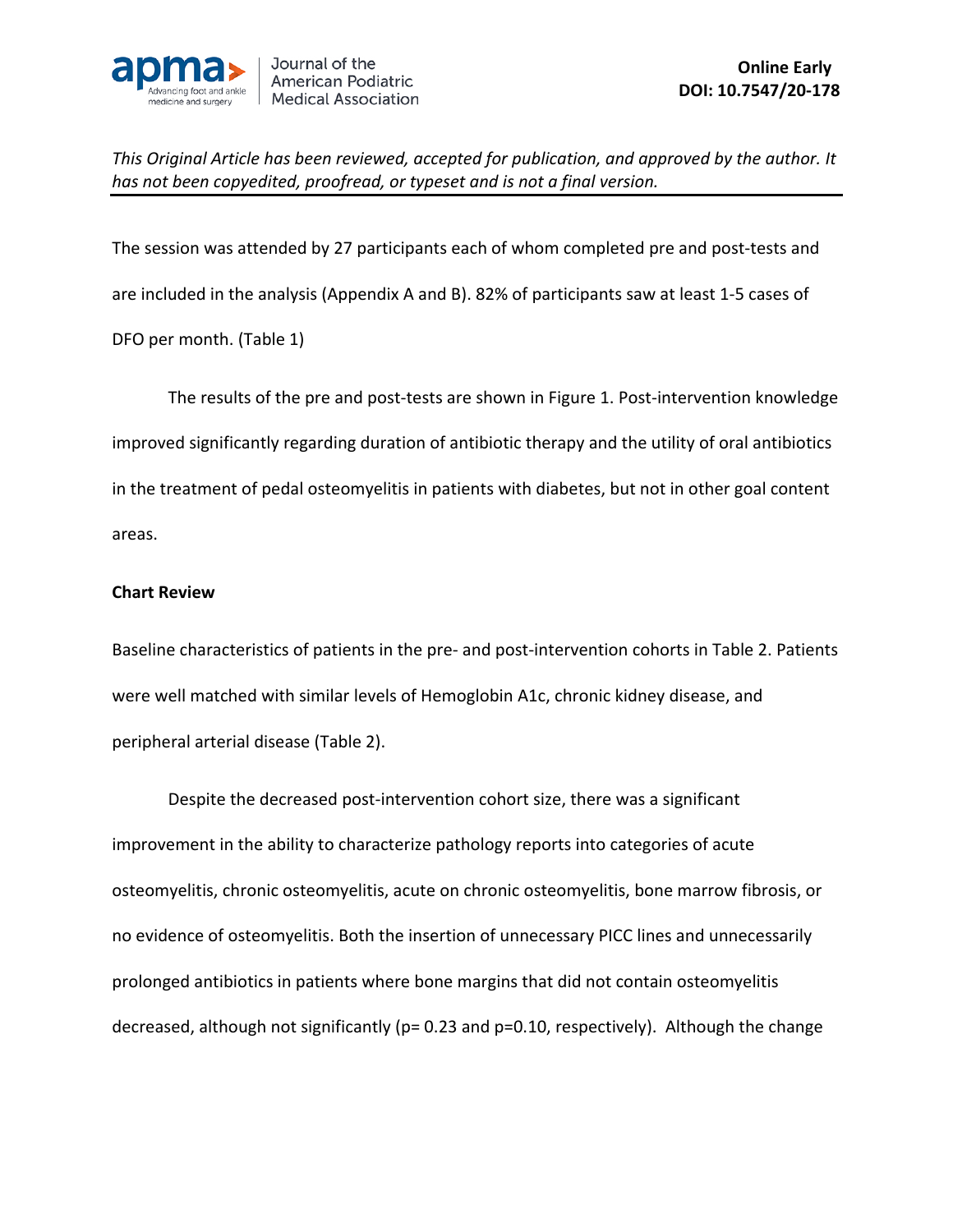

was not statistically significant, patients in the post-intervention cohort received oral antibiotic therapy more frequently for treatment of DFO (40.6% vs 33.6%, p=0.47) (Table 3 and Figure 2).

#### **Discussion**

The educational session content and subsequent institutional guidance was created through multidisciplinary consensus building of a collaborative competency for a common, yet disputed problem in diabetic foot infection: improving knowledge of participants in the management of DFO. While there was not a significant improvement in most patient level outcomes, there was a trend towards improvement in several key areas (appropriate margin handling, decreasing unnecessary IV antibiotics, prolonged antibiotics, increasing oral antibiotic usage in appropriate settings), which may have achieved significance if our study had not been impacted by the reduction in post-intervention samples size, owing to the COVID-19 pandemic. However, at a time of significant stress and challenge, it is notable a trend toward improvements related to education and communication among three specialties, podiatry, pathology and ID, were still observed.

The intervention itself was simple, but likely will lead to long-term dividends for both our patients and their providers. By working together as a group, we identified some common misunderstandings. This was exemplified by showing that pathology reports became more definitive after our intervention, even though that was not one of the explicit major objectives of our session. However, after our meetings, these non-oncologic bone specimens were only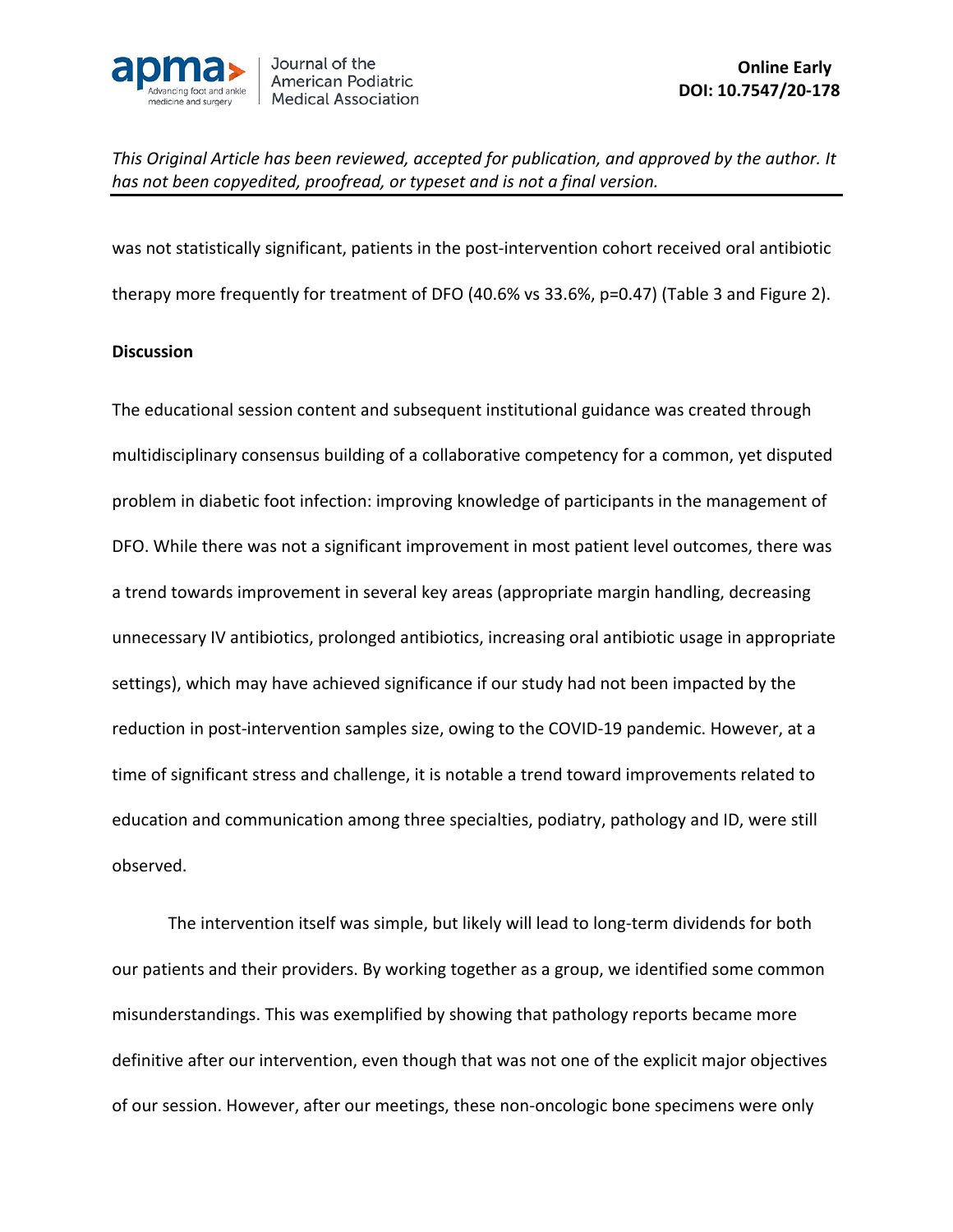

read by a smaller group of specialized pathologists thus helping to standardize the report language and conclusions. Similarly, the podiatric surgeons standardized language in their operative notes to more clearly provide their assessment of the remaining bone. ID consultants increased their understanding foot anatomy and function as well as the data supporting possible surgical cure of DFO and the role of oral antibiotic treatment of selected patients with DFO. These data were communicated to medical teams when making decisions on antibiotic route and duration.

Furthermore, we aimed to increase the sustainability of our project by setting up annual meetings with our three divisions to address and develop new initiatives. We created diabetic foot infection guidelines that are now posted on our hospital portal. We have presented our work to the Vascular Surgery, Plastic and Reconstructive Surgery, and Medicine departments. We hope that by developing this collaborative competency, we will continue to break down the silos in our care system.

Limitations of this approach were its retrospective nature of chart reviews. Additionally, the inherent heterogeneity in the diabetic population with foot infection and the absence of definitive studies guiding the management these infections renders evidence-based standardization of care challenging. A plethora of factors, often concurrent, impact not only the potential outcome of care but also adverse consequences of that care. These factors, often beyond the variables noted in consensus guidelines, engender individualized care which is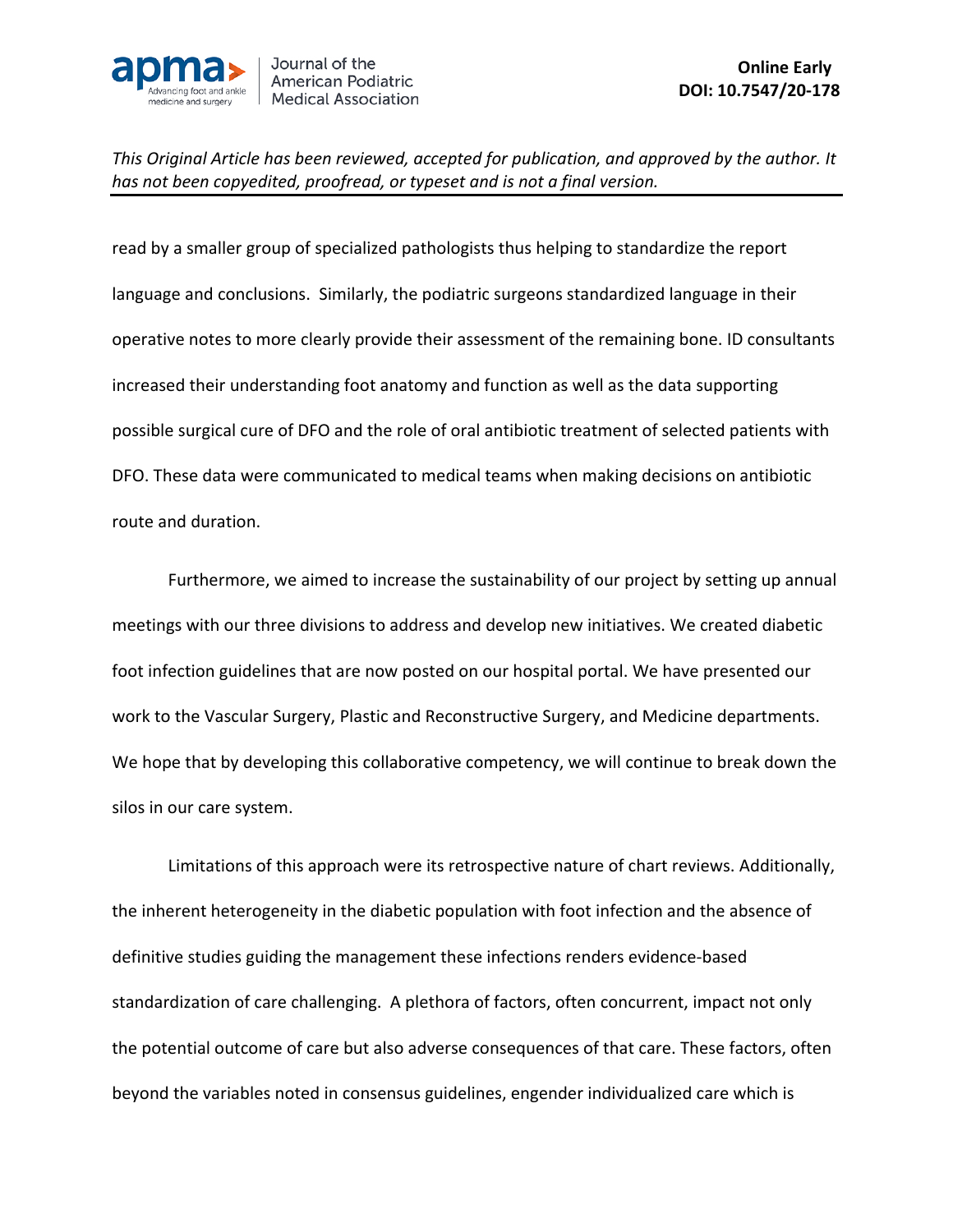

difficult to alter in an initial collaborative competency exercise. Our goal was thus not to impose oral antibiotic therapy for DFO as a standard of care but rather as a data supported approach in selected patients with DFO. Furthermore, there may be specific reasons not readily apparent in the medical record why a bone resection margin is not submitted for pathologic examination. Additionally, our post–intervention patient cohort was limited by the COVID-19 pandemic's impact on hospital policy potentially preluding our ability to demonstrate the effect of our collaborative competency exercise on patient care due to significantly smaller sample size in the post-intervention cohort.

At an academic center, there is a yearly transition of trainees which may lessen impact a single session educational intervention. However, we have tried to sustain the care goals of the intervention by creating a set of institutional DFO care guidelines, establishing yearly joint conferences to reinforce these guidelines and develop new initiatives and by developing departmental "champions " for this effort in the collaborating departments..

#### **Conclusions**

As a multidisciplinary QI group of ID, podiatry, and pathology providers, we created by consensus building an educational session that improved provider knowledge about optimal treatment of DFO. By working as a collaborative group, we have created a better community of practice, breaking down the silos that exist in our sub-specialized hospital. While the educational session did not have significant improvement in patient care, this may have been a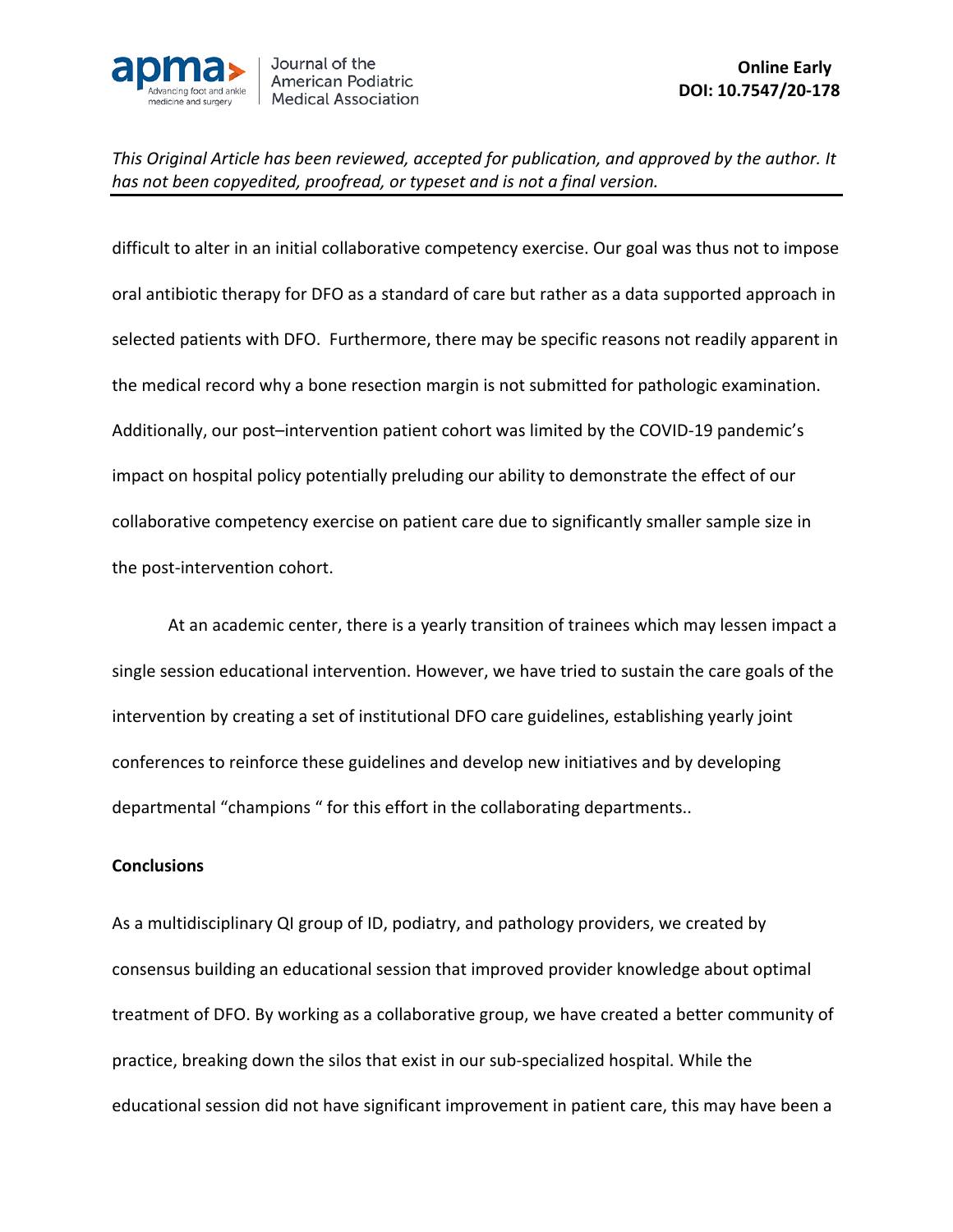

result of a low post-intervention sample size rather than a lack of the intervention's effect, as shown by positive trends in all areas assessed. Further research will be needed to assess sustainability of the intervention.

**Financial Disclosure:** None reported.

**Conflict of Interest:** None reported**.**

#### **References**

- 1. Centers for Disease Control and Prevention. National Diabetes Statistics Report, 2020. Atlanta, GA: Centers for Disease Control and Prevention, U.S. Dept of Health and Human Services; 2020.
- 2. Armstrong DG, Boulton AJM, Bus SA. Diabetic foot ulcers and their recurrence. *N Engl J Med*. 2017;376(24):2367-2375. doi:10.1056/NEJMra1615439
- 3. Stockl K, Vanderplas A, Tafesse E, Chang E. Costs of lower-extremity ulcers among patients with diabetes. *Diabetes Care*. 2004;27(9):2129-2134. doi:10.2337/diacare.27.9.2129
- 4. Geraghty T, LaPorta G. Current health and economic burden of chronic diabetic osteomyelitis. *Expert Rev Pharmacoeconomics Outcomes Res*. 2019;19(3):279-286.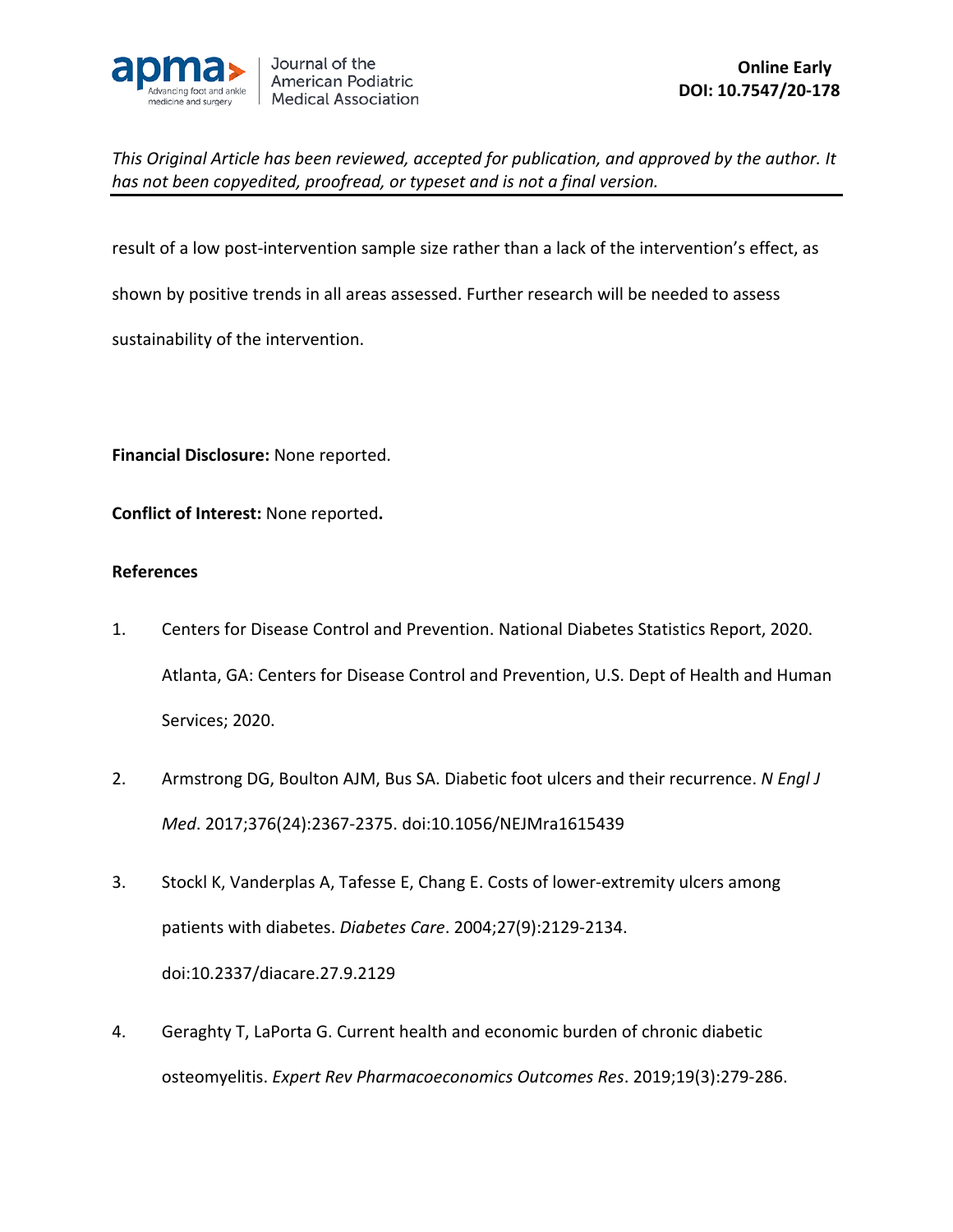

doi:10.1080/14737167.2019.1567337

- 5. Lavery LA, Crisologo PA, La Fontaine J, Bhavan K, Oz OK, Davis KE. Are We Misdiagnosing Diabetic Foot Osteomyelitis? Is the Gold Standard Gold? *J Foot Ankle Surg*. 2019;58(4):713-716. doi:10.1053/j.jfas.2018.12.010
- 6. Selva Olid A, Solà I, Barajas-Nava LA, Gianneo OD, Bonfill Cosp X, Lipsky BA. Systemic antibiotics for treating diabetic foot infections. *Cochrane Database Syst Rev*. 2015;2015(9). doi:10.1002/14651858.CD009061.pub2
- 7. Gariani K, Lebowitz D, Kressmann B, et al. Oral amoxicillin-clavulanate for treating diabetic foot infections. *Diabetes Obes Metab*. 2019;21(6):1483-1486. doi:10.1111/dom.13651
- 8. Embil JM, Rose G, Trepman E, et al. Oral antimicrobial therapy for diabetic foot osteomyelitis. *Foot Ankle Int*. 2006;27(10):771-779. doi:10.1177/107110070602701003
- 9. Euba G, Murillo O, Fernández-Sabé N, et al. Long-term follow-up trial of oral rifampincotrimoxazole combination versus intravenous cloxacillin in treatment of chronic Staphylococcal osteomyelitis. *Antimicrob Agents Chemother*. 2009;53(6):2672-2676. doi:10.1128/AAC.01504-08
- 10. Lipsky BA, Berendt AR, Cornia PB, et al. 2012 IDSA clinical practice guideline for diagnosis and treatment of diabetic foot infections. *Clin Infect Dis*. 2012. doi:10.1093/cid/cis346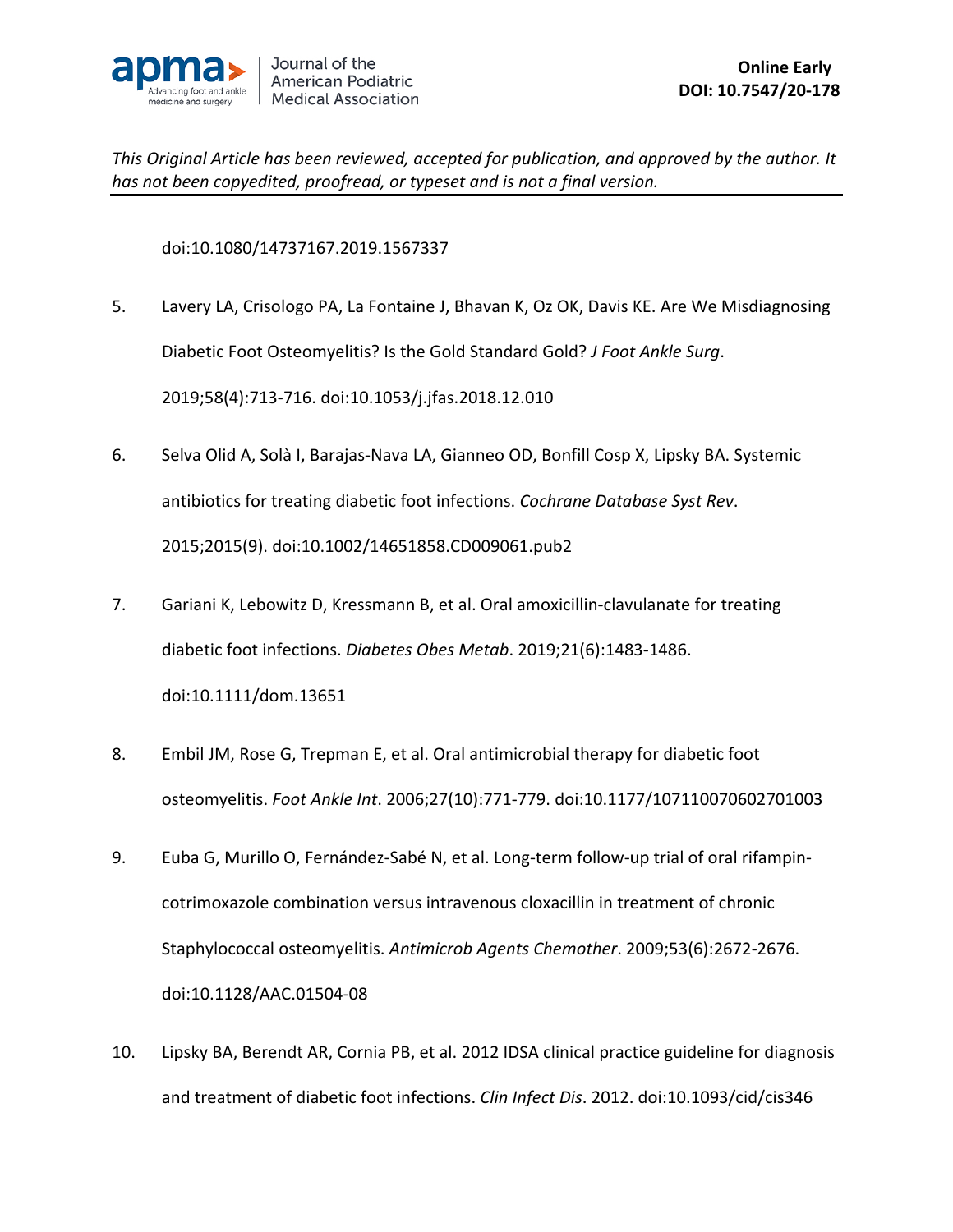

- 11. Fincke BG, Miller DR, Christiansen CL, Turpin RS. Variation in antibiotic treatment for diabetic patients with serious foot infections: A retrospective observational study. *BMC Health Serv Res*. 2010;10:193. doi:10.1186/1472-6963-10-193
- 12. Barwell ND, Devers MC, Kennon B, et al. Diabetic foot infection: Antibiotic therapy and good practice recommendations. *Int J Clin Pract*. 2017;71(10). doi:10.1111/ijcp.13006
- 13. Vas PRJ, Demetriou M, Papanas N. Oral antibiotic therapy in diabetic foot osteomyelitis: one small step or a giant leap of faith? *Ann Transl Med*. 2019;7(S8):S266-S266. doi:10.21037/atm.2019.12.53
- 14. Lipsky BA, Senneville É, Abbas ZG, et al. Guidelines on the diagnosis and treatment of foot infection in persons with diabetes (IWGDF 2019 update). *Diabetes Metab Res Rev*. 2020;36(S1). doi:10.1002/dmrr.3280
- 15. Shanafelt TD, Noseworthy JH. Executive Leadership and Physician Well-being: Nine Organizational Strategies to Promote Engagement and Reduce Burnout. *Mayo Clin Proc*. 2017;92(1):129-146. doi:10.1016/j.mayocp.2016.10.004
- 16. Interprofessional Education Collaborative Expert Panel. *Core Competencies for Interprofessional Collaborative Practice: Report of an Expert Panel*.; 2011. doi:10.1097/ACM.0b013e3182308e39
- 17. Kowalski TJ, Matsuda M, Sorenson MD, Gundrum JD, Agger WA. The effect of residual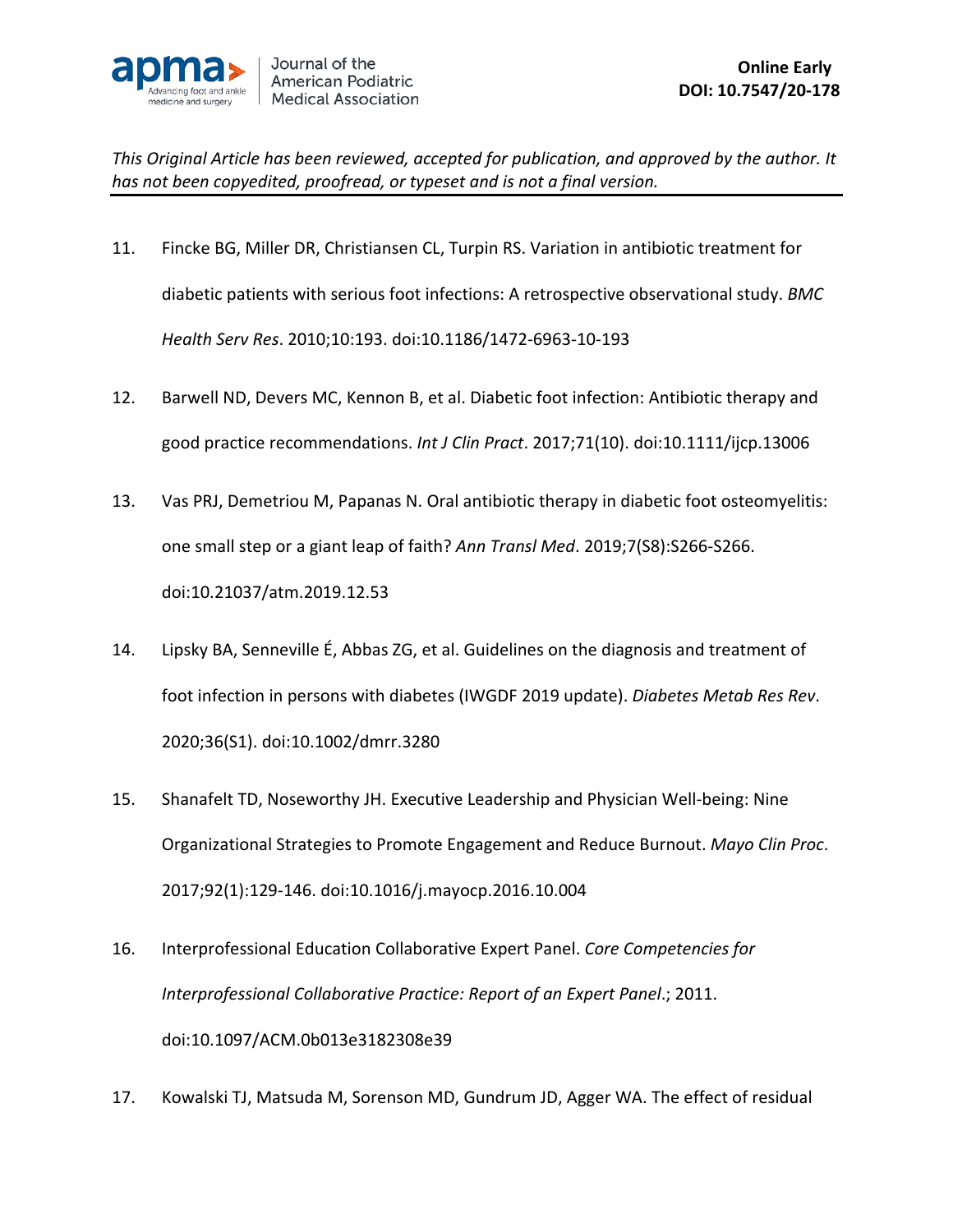

osteomyelitis at the resection margin in patients with surgically treated diabetic foot

infection. *J Foot Ankle Surg*. 2011;50(2):171-175. doi:10.1053/j.jfas.2010.12.009

- 18. Schmidt BM, McHugh JB, Patel RM, Wrobel JS. Prospective Analysis of Surgical Bone Margins After Partial Foot Amputation in Diabetic Patients Admitted With Moderate to Severe Foot Infections. *Foot and Ankle Specialist*. 2018.
- 19. Norris AH, Shrestha NK, Allison GM, et al. 2018 Infectious Diseases Society of America Clinical Practice Guideline for the Management of Outpatient Parenteral Antimicrobial Therapya. *Clin Infect Dis*. 2019;68(1):1-4. doi:10.1093/cid/ciy867
- 20. Boulton A, Armstrong D, Hardman M, et al. *Diagnosis and Management of Diabetic Foot Infections*. American Diabetes Association; 2020. doi:10.2337/db2020-01
- 21. Berendt AR, Peters EJG, Bakker K, et al. Diabetic foot osteomyelitis: A progress report on diagnosis and a systematic review of treatment. In: *Diabetes/Metabolism Research and Reviews*. Vol 24. Diabetes Metab Res Rev; 2008. doi:10.1002/dmrr.836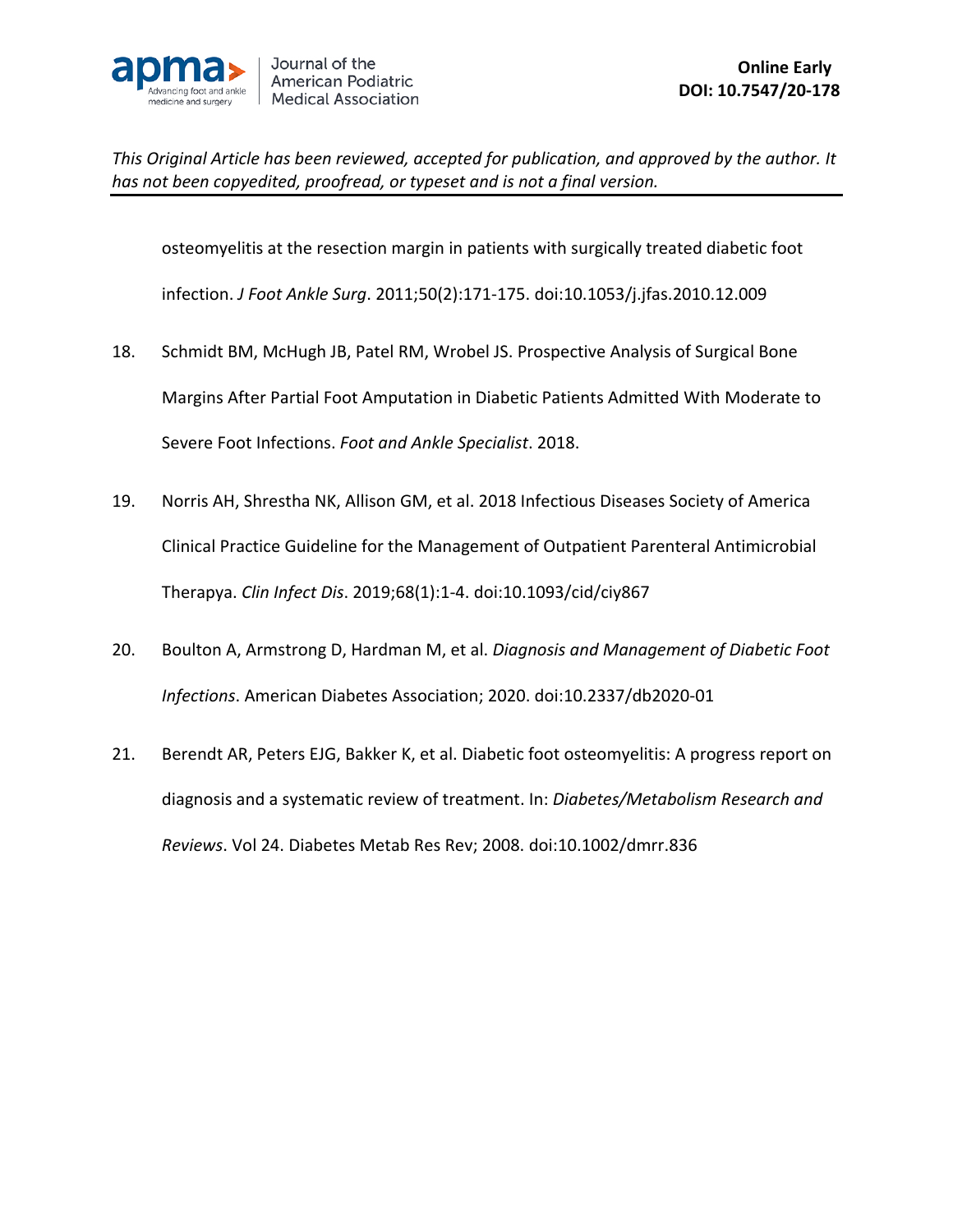

#### **Table 1: Characteristics of Participants in the Educational Intervention.**

| <b>Level of Training</b>             | Number (N=27)  | <b>Percentage of Total</b> |  |  |  |
|--------------------------------------|----------------|----------------------------|--|--|--|
|                                      |                | <b>Participants</b>        |  |  |  |
| Nurse (or Nursing Student)           | $\overline{2}$ | 7%                         |  |  |  |
| Resident                             | $\overline{2}$ | 7%                         |  |  |  |
| <b>Pharmacist (or Pharmacy</b>       | $\overline{4}$ | 15%                        |  |  |  |
| Student)                             |                |                            |  |  |  |
| Fellow                               | 9              | 33%                        |  |  |  |
| Attending                            | 10             | 37%                        |  |  |  |
| <b>Primary Specialty</b>             |                |                            |  |  |  |
| Podiatry                             | 3              | 11%                        |  |  |  |
| Pathology                            | $\overline{2}$ | 7%                         |  |  |  |
| <b>Infectious Disease</b>            | 22             | 81%                        |  |  |  |
| <b>Diabetic Foot Infection Cases</b> |                |                            |  |  |  |
| Seen                                 |                |                            |  |  |  |
| Less than 1 per month                | 5              | 19%                        |  |  |  |
| 1 to 5 per month                     | 11             | 41%                        |  |  |  |
| More than 5 per month                | 11             | 41%                        |  |  |  |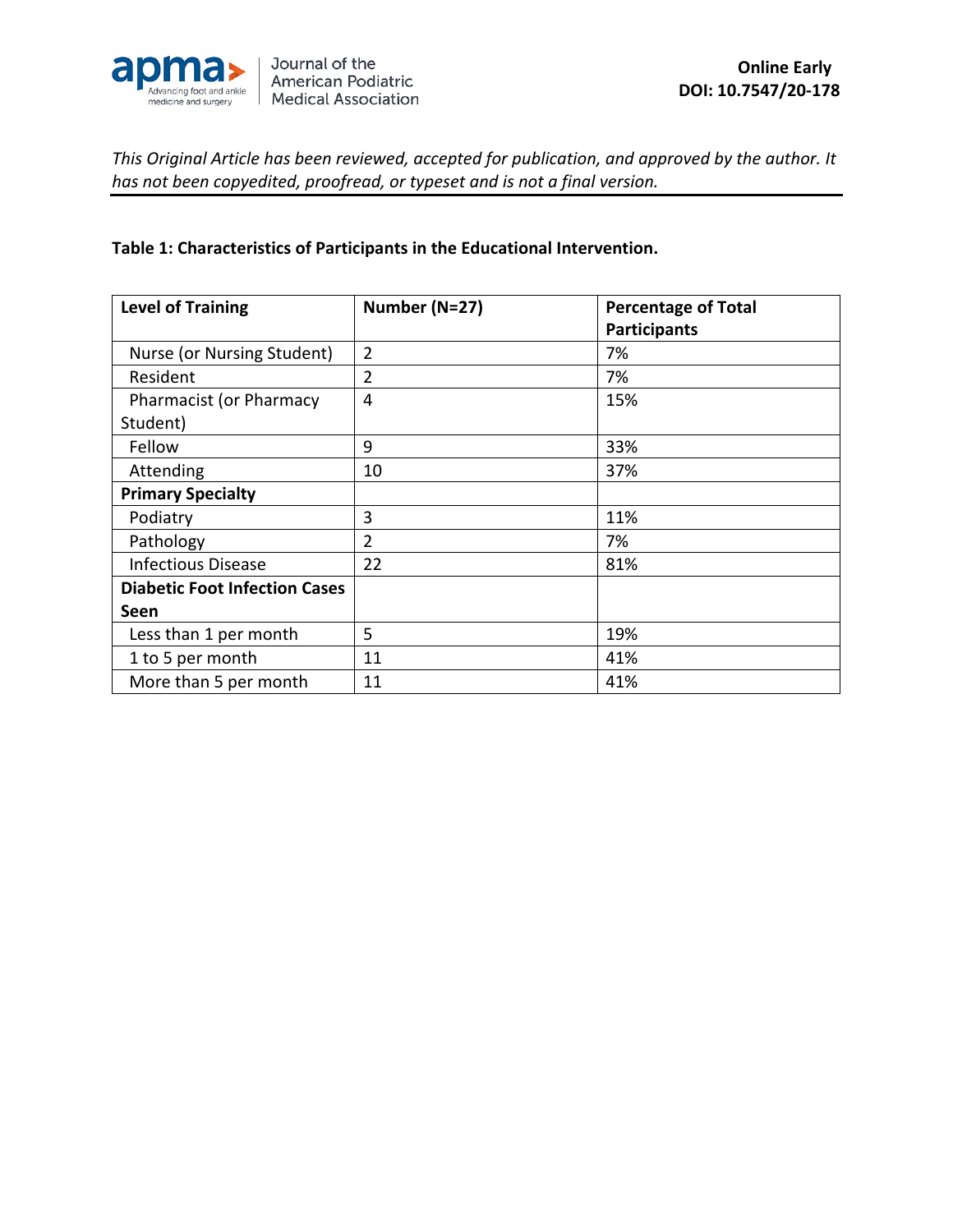

#### **Table 2: Characteristics of patients in the pre- and post-intervention groups. Fisher's exact**

#### **test was employed for the Death in 90 days calculation.**

|                              | <b>Pre-Intervention</b> | <b>Post-Intervention</b> | <b>P-Value</b> |  |  |
|------------------------------|-------------------------|--------------------------|----------------|--|--|
|                              | $(N=104)$               | (N=32)                   |                |  |  |
| Age, mean (SD)               | 62.4 (13.5)             | 59.4 (11.1)              | 0.15           |  |  |
| Male- no. (%)                | 78 (75)                 | 21(65.6)                 | 0.30           |  |  |
| Peripheral Arterial          | 69 (66.4)               | 16 (50.0)                | 0.09           |  |  |
| Disease- no. (%)             |                         |                          |                |  |  |
|                              |                         |                          |                |  |  |
|                              |                         |                          |                |  |  |
| CKD III or higher- no. (%)   | 52 (50)                 | 14 (43.7)                | 0.54           |  |  |
| Severe DFI classification at | 12(11.5)                | 4(12.5)                  | 0.88           |  |  |
| admission- no. (%)           |                         |                          |                |  |  |
| Mean %Hgb A1c (SD)           | 8.6(2.4)                | 9.1(2.5)                 | 0.29           |  |  |
| Death in 90 days- no. (%)    | 6(5.8)                  | 2(6.3)                   | 1.00           |  |  |
| Readmissions in 30 days-     | 19 (18.3)               | 5(15.6)                  | 0.73           |  |  |
| no. (%)                      |                         |                          |                |  |  |
| -Readmitted for DFI          | 7(36.8)                 | 4(80.0)                  | 0.10           |  |  |
| -Readmitted for              | 2(10.5)                 | 1(20.0)                  | 0.08           |  |  |
| complication of              |                         |                          |                |  |  |
| therapy                      |                         |                          |                |  |  |
| Median length of stay,       | 10(7.5, 15.5)           | $9(7, 13)$ days          | 0.11           |  |  |
| days (interquartile range)   | days                    |                          |                |  |  |
| Median time until            | 5 (4,6) days            | $5(4,7)$ days            | 0.23           |  |  |
| pathology report finalized,  |                         |                          |                |  |  |
| days (interquartile range)   |                         |                          |                |  |  |

**Abbreviations: SD, Standard Deviation; No., number; CKD, chronic kidney disease; Hgb A1c, Hemoglobin A1c; DFI, Diabetic Foot Infection**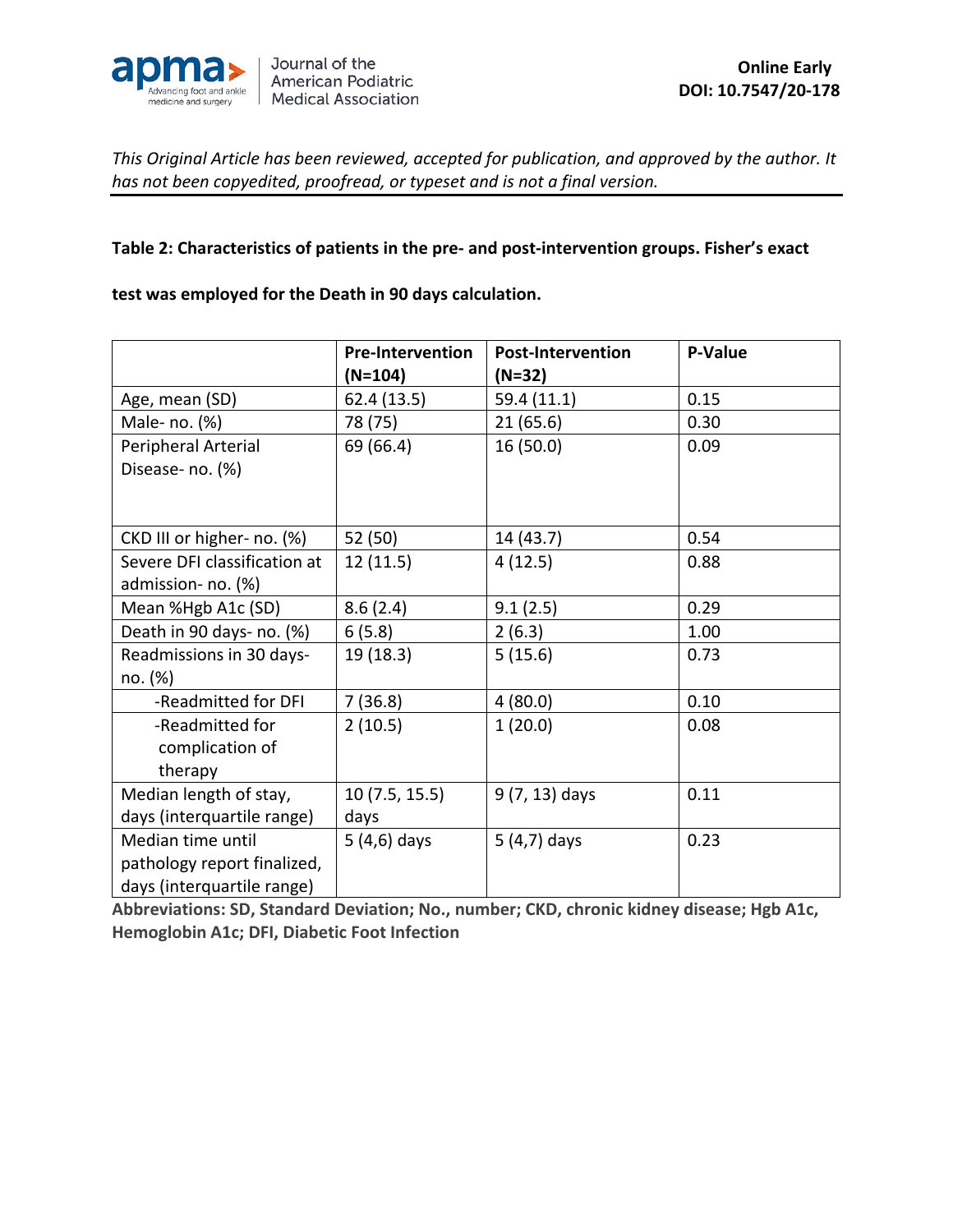

#### **Table 3: Outcomes from Intervention. All N's are for the entire cohort unless otherwise**

**specified. Fisher's exact test was employed for the question prolonged antibiotics in the** 

**setting of a negative margin.**

|                                                                                                                | <b>Pre-Intervention</b><br>$(N=104)$ | <b>Post-Intervention</b><br>(N=32) | <b>P-Value</b> |  |  |
|----------------------------------------------------------------------------------------------------------------|--------------------------------------|------------------------------------|----------------|--|--|
| Bone resection<br>margins handled<br>appropriately-no.<br>$(\%)$                                               | 77 (74.0%)                           | 28 (87.5%)                         | 0.11           |  |  |
| Pathology report of<br>bone margin was<br>unable to be<br>categorized<br>(Denominator = total<br>margins sent) | 27/100 (27.0%)                       | 1/30 (3.3%)                        | 0.006          |  |  |
| <b>Unnecessary PICC</b><br>line or midline                                                                     | 19 (18.3%)                           | 3(9.4%)                            | 0.23           |  |  |
| Prolonged antibiotics<br>in the setting of<br>negative bone<br>$margin$ #                                      | 16/73 (21.9%)                        | $1/20(5.0\%)$                      | 0.10           |  |  |
| Oral antibiotics used<br>when an oral option<br>available                                                      | 35 (33.6%)                           | 13 (40.6%)                         | 0.47           |  |  |

**# Osteomyelitis not detected histopathologically in bone specimen**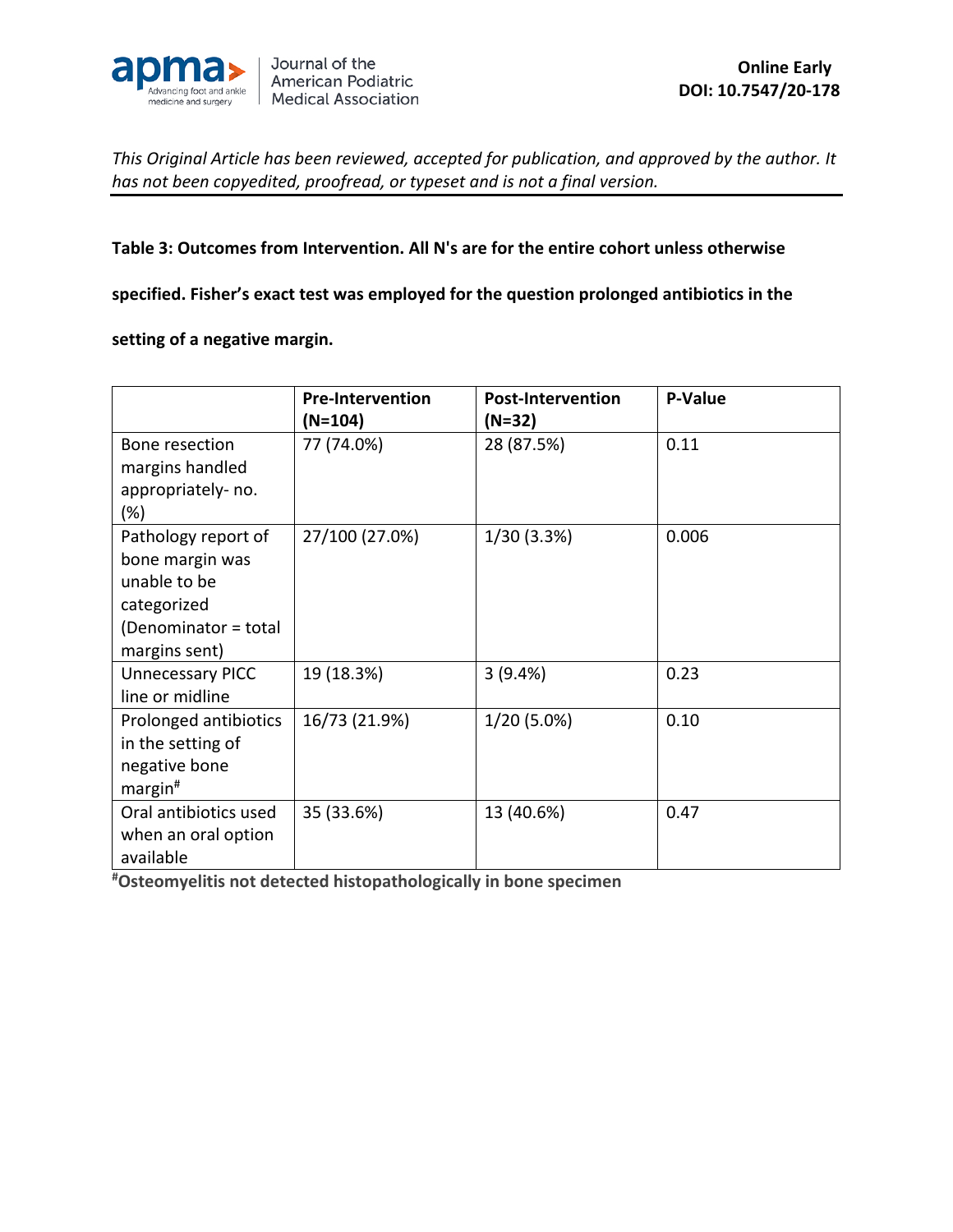



Figure 1: Results from the Pre and Post Tests of Providers after the Educational Session. "Indications for proximal margin" tested on when a proximal margin may or may not be indicated. "OR specimens" tested the learner's understanding of the value of the potential OR specimens. "Abx duration after surgical cure" assessed if respondents knew that antibiotics can be discontinued a few days after full surgical resection. "Abx duration if no surgery" tested on the concept that 12 weeks of therapy may be necessary in undebrided DFO per IDSA guidelines, "Oral antibiotic appropriateness" assessed whether respondents could identify times where oral antibiotics may be safe and beneficial to use in DFO (e.g. likely surgical cure and patient ready for discharge, but pathology is pending).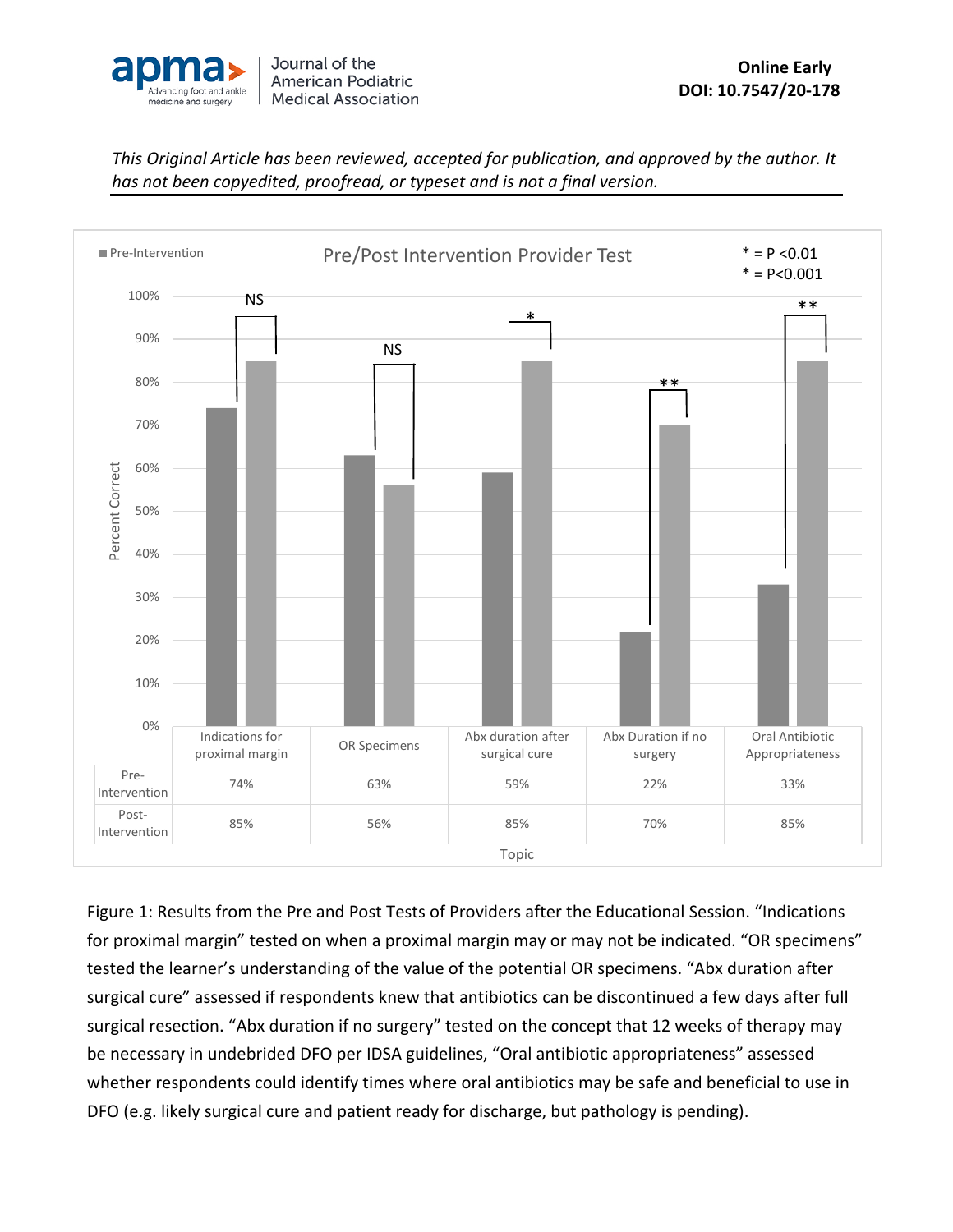



**Figure 2: Patient level outcomes pre- and post-intervention.**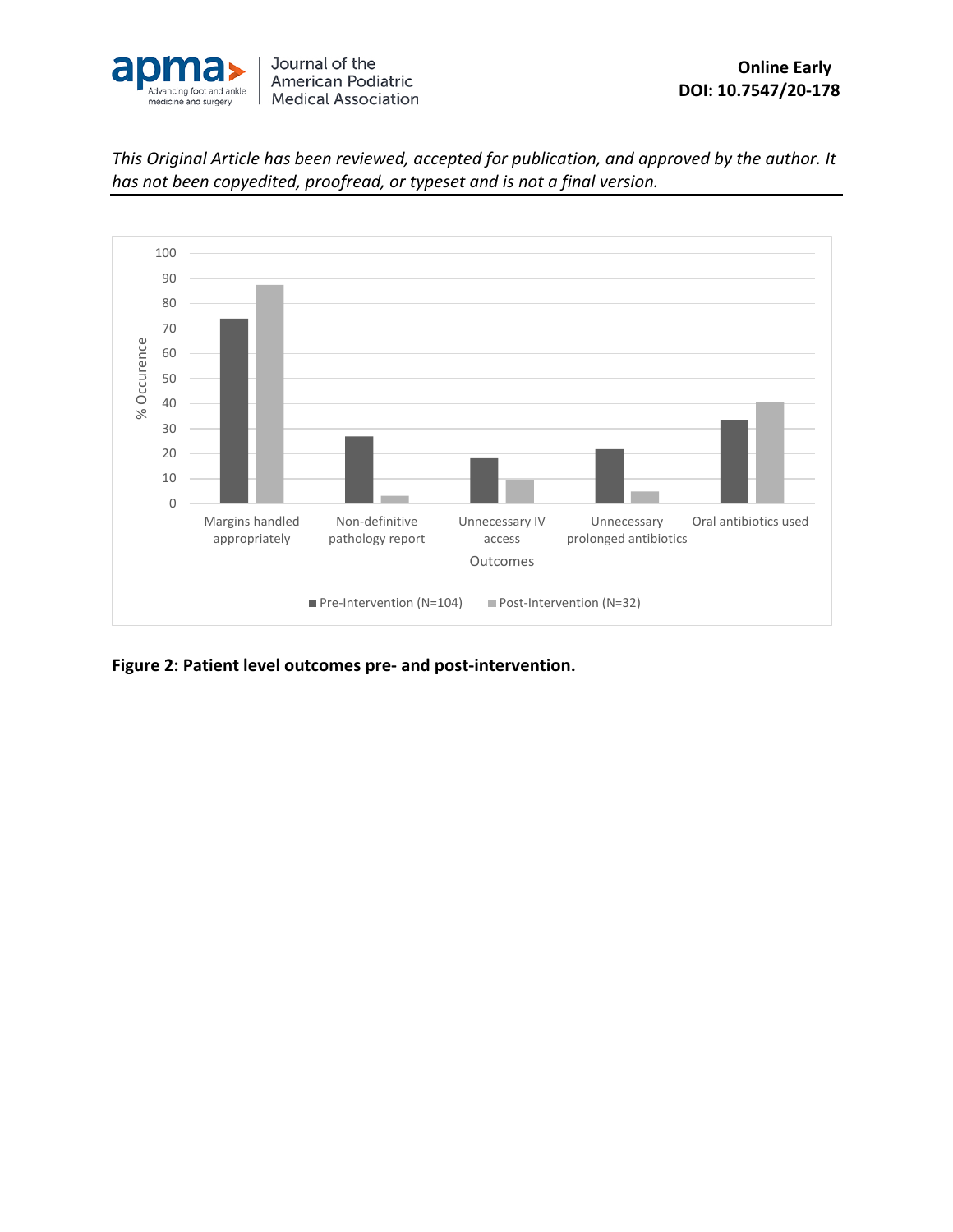

# **Appendix A**

**Diabetic Foot Infection Provider Pre-Survey**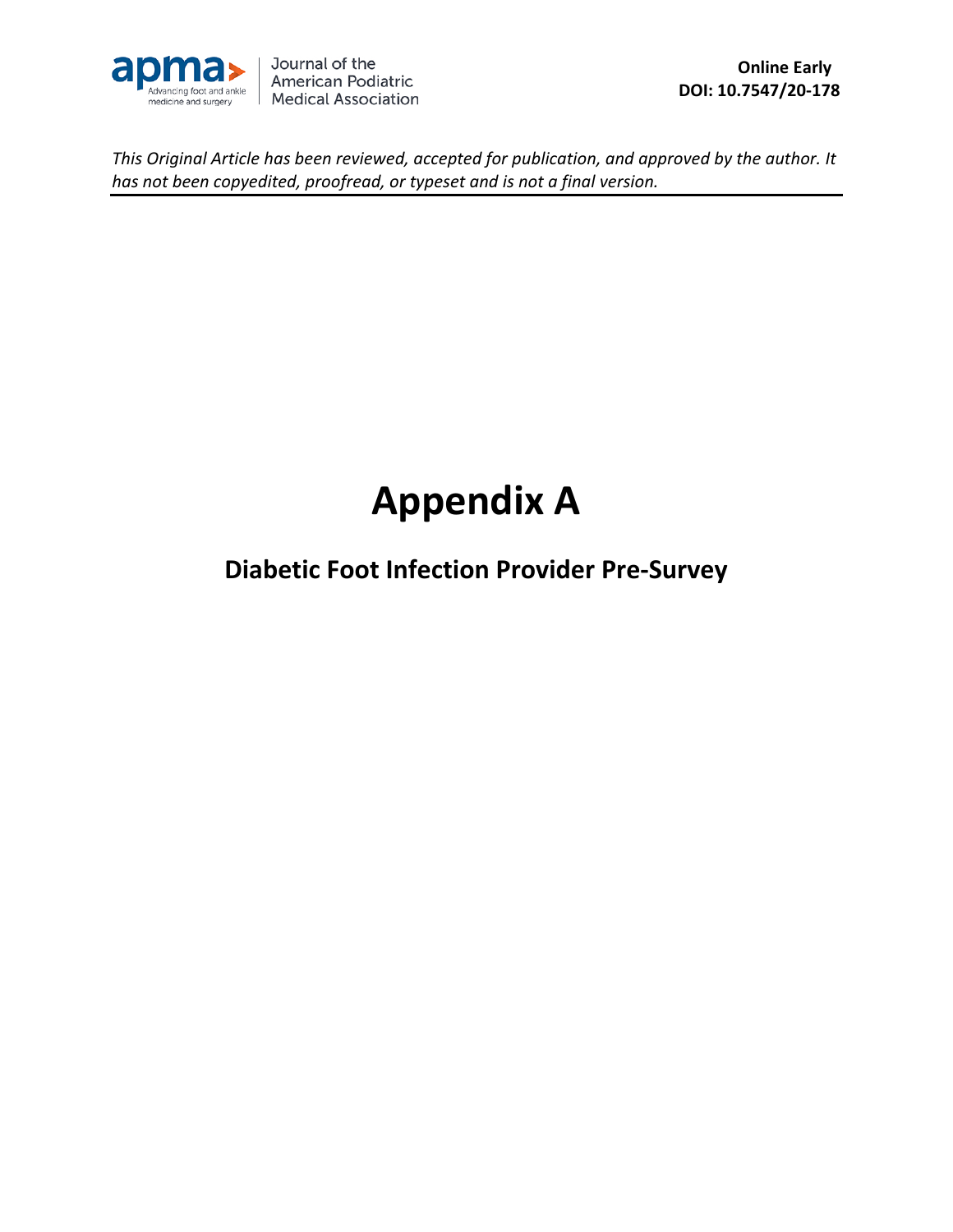#### Confidential

## **Diabetic Foot Infection Provider Pre-Survey**

Please complete the survey below.

Thank you!

| What are the last four digits of your cell phone<br>number? |                                                                                                                                                                                                                                             |
|-------------------------------------------------------------|---------------------------------------------------------------------------------------------------------------------------------------------------------------------------------------------------------------------------------------------|
| Level of Training/Role                                      | $\bigcirc$ Medical Student<br>$\bigcirc$ Resident<br>$\bigcirc$ Fellow<br>$\bigcirc$ Nurse (or Nursing Student)<br>◯ Pharmacist (or Pharmacy Student/Resident)<br>◯ Advance Practice Practitioner (NP/PA)<br>$\bigcirc$ Attending Physician |

What is your primary medical specialty?

| $\bigcirc$ Podiatry           |  |
|-------------------------------|--|
| $\bigcirc$ Infectious Disease |  |
| ◯ Vascular Surgery            |  |
| $\bigcirc$ Pathology          |  |
| $\bigcirc$ Other              |  |

What is your specialty?

How frequently do you see patients with Diabetic Foot Infections in your clinical practice?

 $\bigcirc$  < 1 month  $\bigcirc$  1-5 per month  $\bigcirc$  >5 per month

1 A 56 yo F with a hx of DM2 (A1c = 10.8%), peripheral arterial disease, recurrent diabetic foot wounds who presents with a non-healing 1st digit plantar ulcer that probes to bone. She was seen first in podiatry clinic where it was debrided and cultures are pending. DP pulses are 2+. Gram stain reveals 2+ GNRs, 1+ GPCs in pairs/chains, 1+ GPRs. Her ESR is 109 and she is otherwise clinically stable. She was admitted over the weekend and is planning to go for 1st ray (removal of digit and part of metatarsal bone) amputation today for presumed diabetic foot osteomyelitis. Of the specimens below, which two would you rank as the most important for making treatment decisions regarding antibiotic selection and duration? (Select 2 only)

 $\Box$  In the area of infection, deep swab for microbiology  $\Box$  In the area of infection, bone sample for microbiology  $\Box$  In the area of infection, bone sample for pathology  $\Box$  Surgical margin bone sample for microbiology

 $\Box$  Surgical margin bone sample for pathology

2 Which of the following clinical scenarios warrant sending a proximal margin?

 $\bigcirc$  Below the knee amputation for non-healing and infected transmetatarsal amputation stump

 $\bigcirc$  Metatarsal head resection for ulcer over the 3rd digit

 $\bigcirc$  Disarticulation of the 1st metatarasal-phalanx joint for a distal great toe ulcer

\_\_\_\_\_\_\_\_\_\_\_\_\_\_\_\_\_\_\_\_\_\_\_\_\_\_\_\_\_\_\_\_\_\_

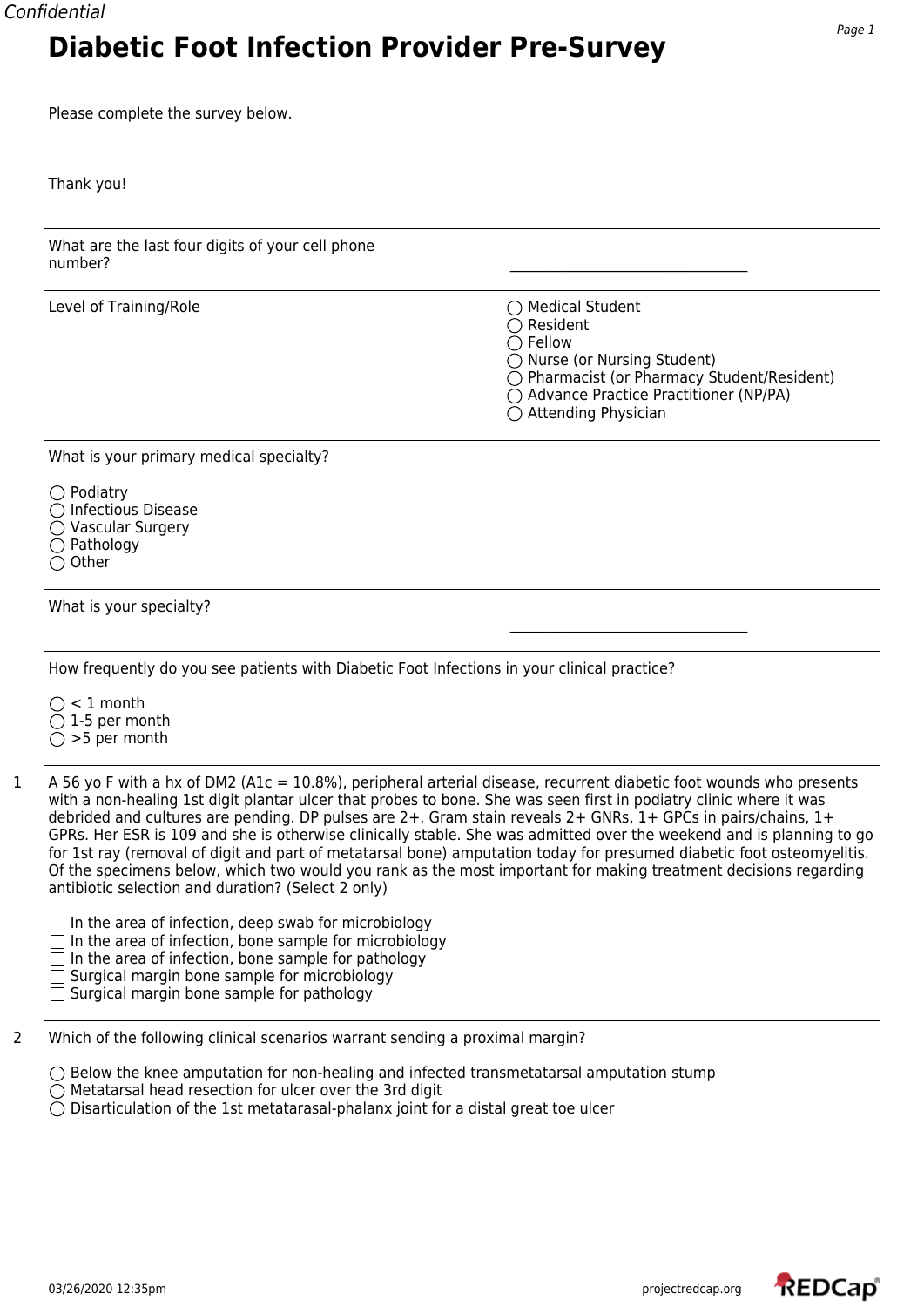3 (True/False) If the patient's partial 1st ray amputation surgical site is not initially closed, the remaining stump of the 1st metatarsal is presumed to have osteomyelitis since it is exposed.

 $\bigcirc$  True  $\bigcirc$  False

4 The following clinical scenario applies to questions 5 and 6.

The patient undergoes 1st ray amputation and remains hemodynamically stable. The operative note comments on "resecting to healthy, bleeding bone." She is set up with wound care and VNA services at home. Cultures grew out Pseudomonas Aeruginosa (Ceftazidime R, Cefepime S, Pip-Tazo R, Levofloxacin S), Group A streptococcus, and Corynebacterium spp.

You inspect the wound bed which is notable for a well approximated incision, stitches intact, no streaking erythema, fluctuance, or abscess. Blood cultures drawn on admission are negative. WBC count has dropped to 7 and she has been afebrile. The primary team is looking to discharge home. Pathology at the margin is pending.

What would you recommend?

 $\bigcirc$  Place PICC line, start IV antibiotics for a 6 week course, regardless of margins

- $\bigcirc$  Start PO antibiotics (Levofloxacin) for a possible 6 week course with ID follow up, with the option to shorten based on pathology results
- $\bigcirc$  Recommend patient stay in hospital and see if pathology can be expedited, and make decision after pathology returns.
- $\bigcirc$  Place PICC line, start IV antibiotics for possible 6 week course, but d/c antibiotics earlier if margin pathology is negative
- $\bigcirc$  Since it looks like all the infection has been surgically removed, stop antibiotics at discharge.
- 5 If pathology is negative at the surgical margin, and there is no remaining soft tissue component of infection, what should be the duration of treatment (Day 1=date of OR)?

 $\bigcirc$  Depends on margin microbiology  $\bigcirc$  2-5 days  $\bigcirc$  2 weeks  $\bigcirc$  4-6 weeks

Please use the following diagram to answer the next question:



6 The above diagram illustrates a ray amputation. Please answer where margins should be obtained for evaluation by pathology and/or microbiology.

 $\bigcirc$  A- distal portion of remaining bone  $\bigcirc$  B- proximal portion of amputated bone  $O$  A+ B  $\bigcirc$  Other

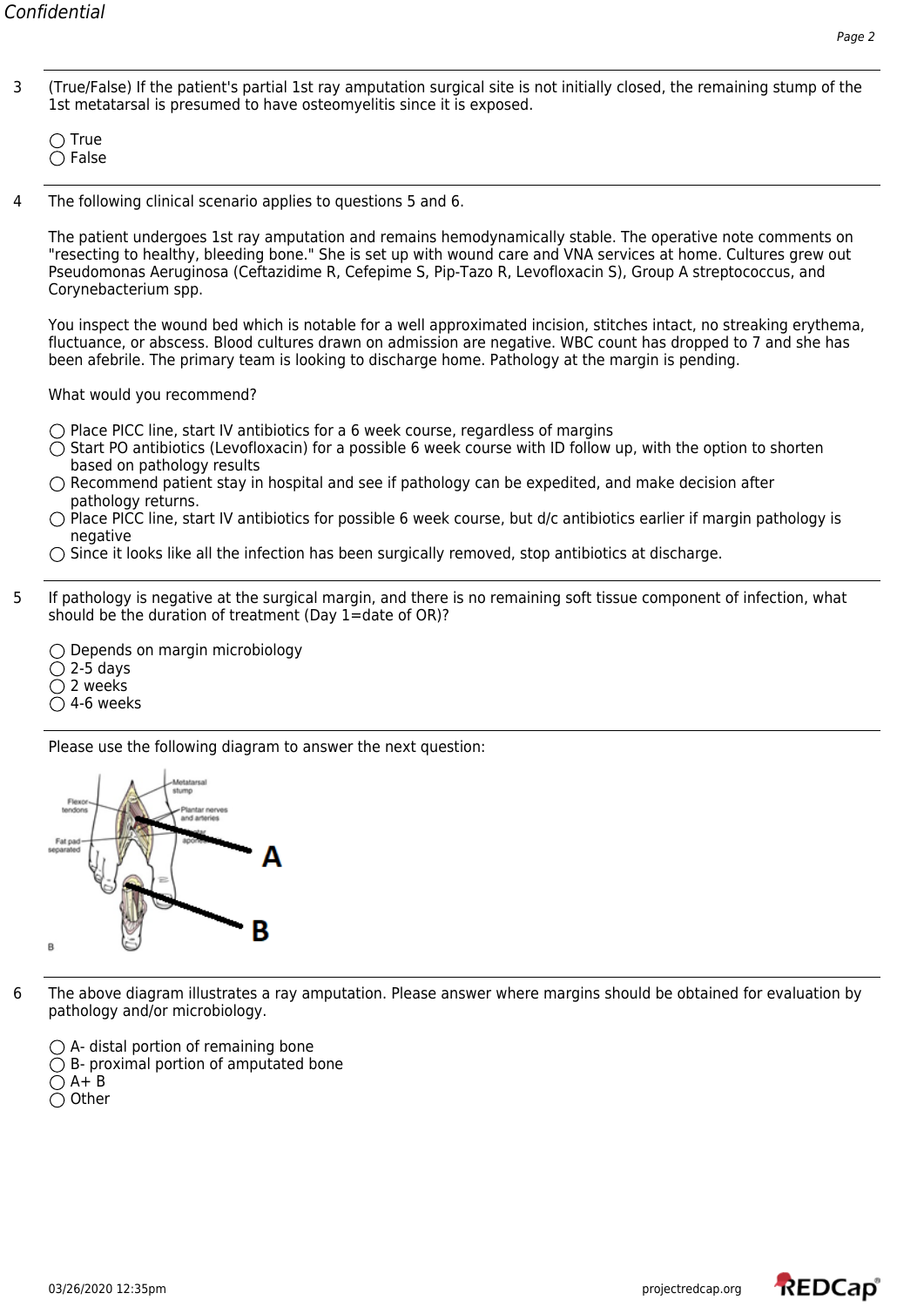- 7 If a patient is treated medically for diabetic foot osteomyelitis (no surgery), per IDSA guidelines what should be the duration of antibiotics?
	- $\bigcirc$  4 weeks
	- 6 weeks
	- 8 weeks
	- $\bigcirc$  12 weeks

 $\tilde{O}$  It is not recommended to treat diabetic foot osteomyelitis with antibiotics alone

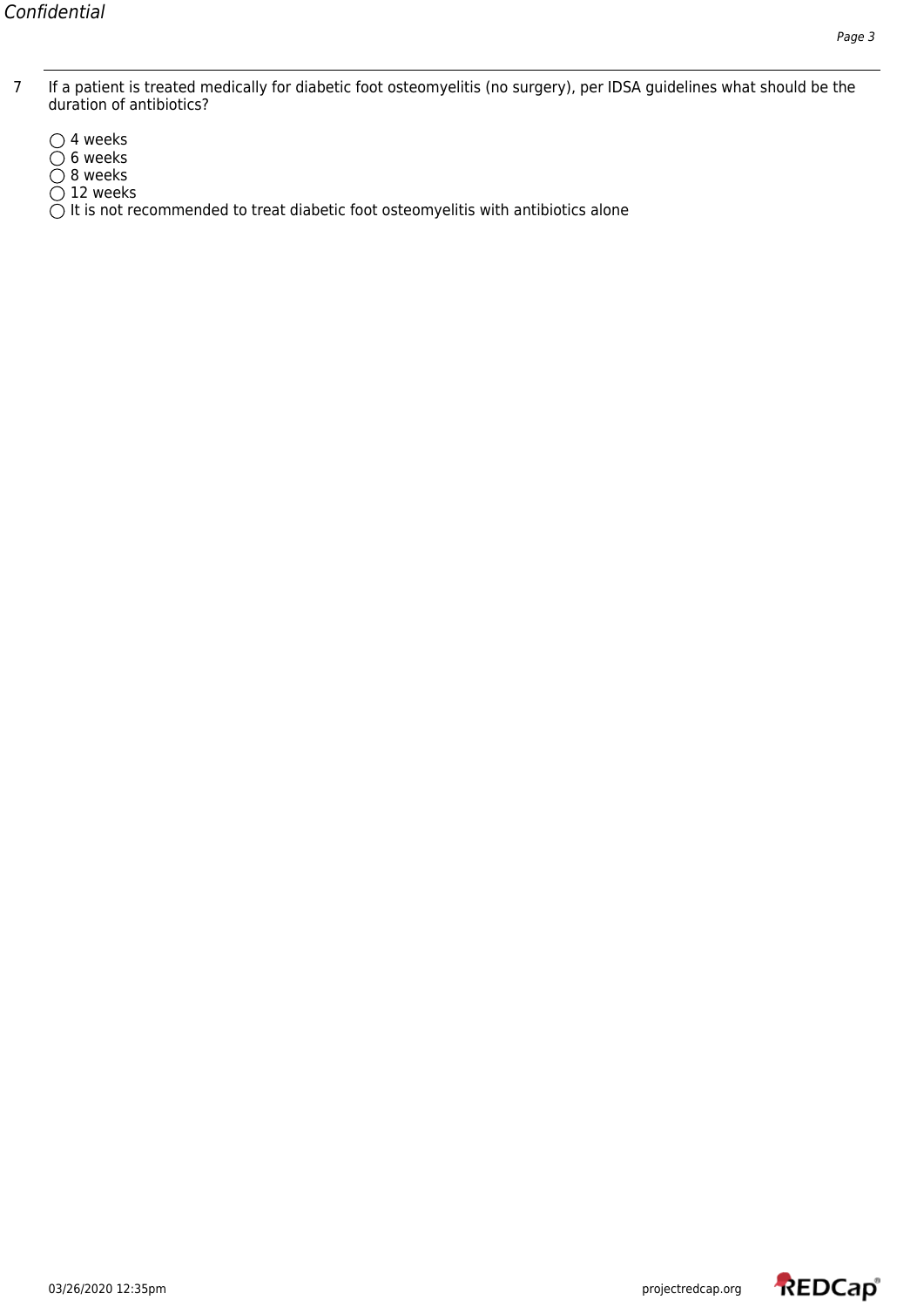

## **Appendix B**

**Diabetic Foot Infection Provider Post-Survey**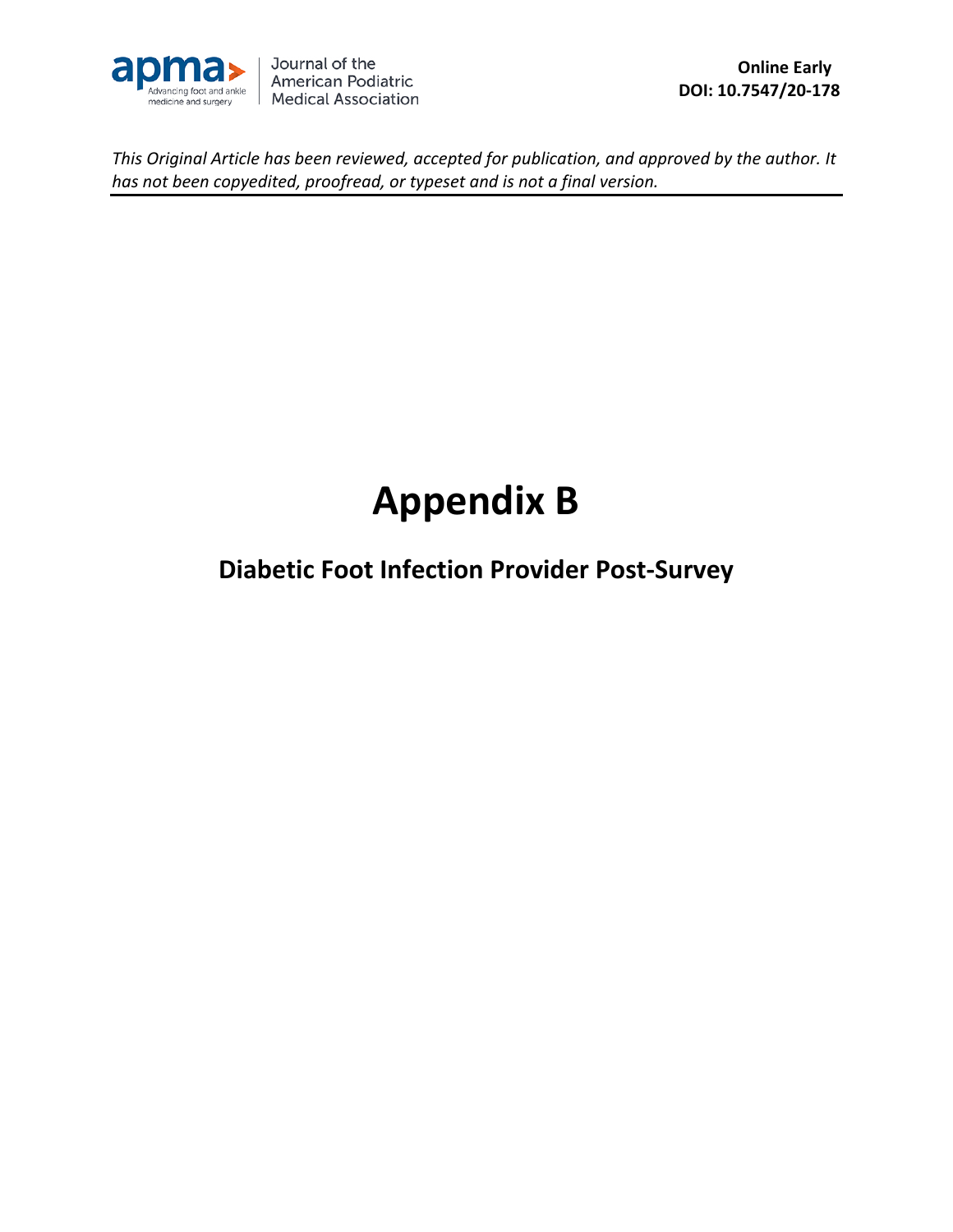#### Confidential

## **Diabetic Foot Infection Provider Post-Survey**

Please complete the survey below.

| Thank you! |  |
|------------|--|
|------------|--|

| What are the last four digits of your cell phone<br>number?                                                   |                                                                                                                                                                                                                                    |
|---------------------------------------------------------------------------------------------------------------|------------------------------------------------------------------------------------------------------------------------------------------------------------------------------------------------------------------------------------|
| Did you attend the in-person educational session on<br>11/5 at 12:30PM at CLS-921 (or listen by phone)?       | $\bigcirc$ Yes<br>$\bigcirc$ No                                                                                                                                                                                                    |
| Would you recommend this session to a colleague?                                                              | $\bigcirc$ No<br>$\bigcirc$ Yes                                                                                                                                                                                                    |
| Level of Training/Role                                                                                        | $\bigcirc$ Medical Student<br>$\bigcirc$ Resident<br>$\bigcirc$ Fellow<br>◯ Nurse (or Nursing Student)<br>◯ Pharmacist (or Pharmacy Student/Resident)<br>◯ Advance Practice Practitioner (NP/PA)<br>$\bigcirc$ Attending Physician |
| What is your primary medical specialty?                                                                       |                                                                                                                                                                                                                                    |
| $\bigcirc$ Podiatry<br>◯ Infectious Disease<br>◯ Vascular Surgery<br>$\bigcirc$ Pathology<br>$\bigcirc$ Other |                                                                                                                                                                                                                                    |
| What is your specialty?                                                                                       |                                                                                                                                                                                                                                    |

2 A 73 yo M with a hx of DM2 (A1c = 9.2%), recurrent diabetic foot wounds who presents with a non-healing 5th digit plantar ulcer that probes to bone. She was seen first in podiatry clinic where it was debrided and cultures are pending. DP pulses are 2+. Gram stain reveals 2+ GNRs, 1+ GPCs in pairs/clusters. Her ESR is 89 and she is otherwise clinically stable. She is going to go for 1st ray (removal of digit and part of metatarsal bone) amputation today for presumed diabetic foot osteomyelitis.

Of the specimens below, which two would you rank as the most important for making treatment decisions regarding antibiotic selection and duration? (Select 2 only)

|  | $\sqsupset$ In the area of infection, deep swab for microbiology |  |                                                                                                                 |  |  |  |
|--|------------------------------------------------------------------|--|-----------------------------------------------------------------------------------------------------------------|--|--|--|
|  |                                                                  |  | the contract of the contract of the contract of the contract of the contract of the contract of the contract of |  |  |  |

- $\Box$  In the area of infection, bone sample for microbiology
- $\Box$  In the area of infection, bone sample for pathology
- $\Box$  Surgical margin bone sample for microbiology
- $\Box$  Surgical margin bone sample for pathology

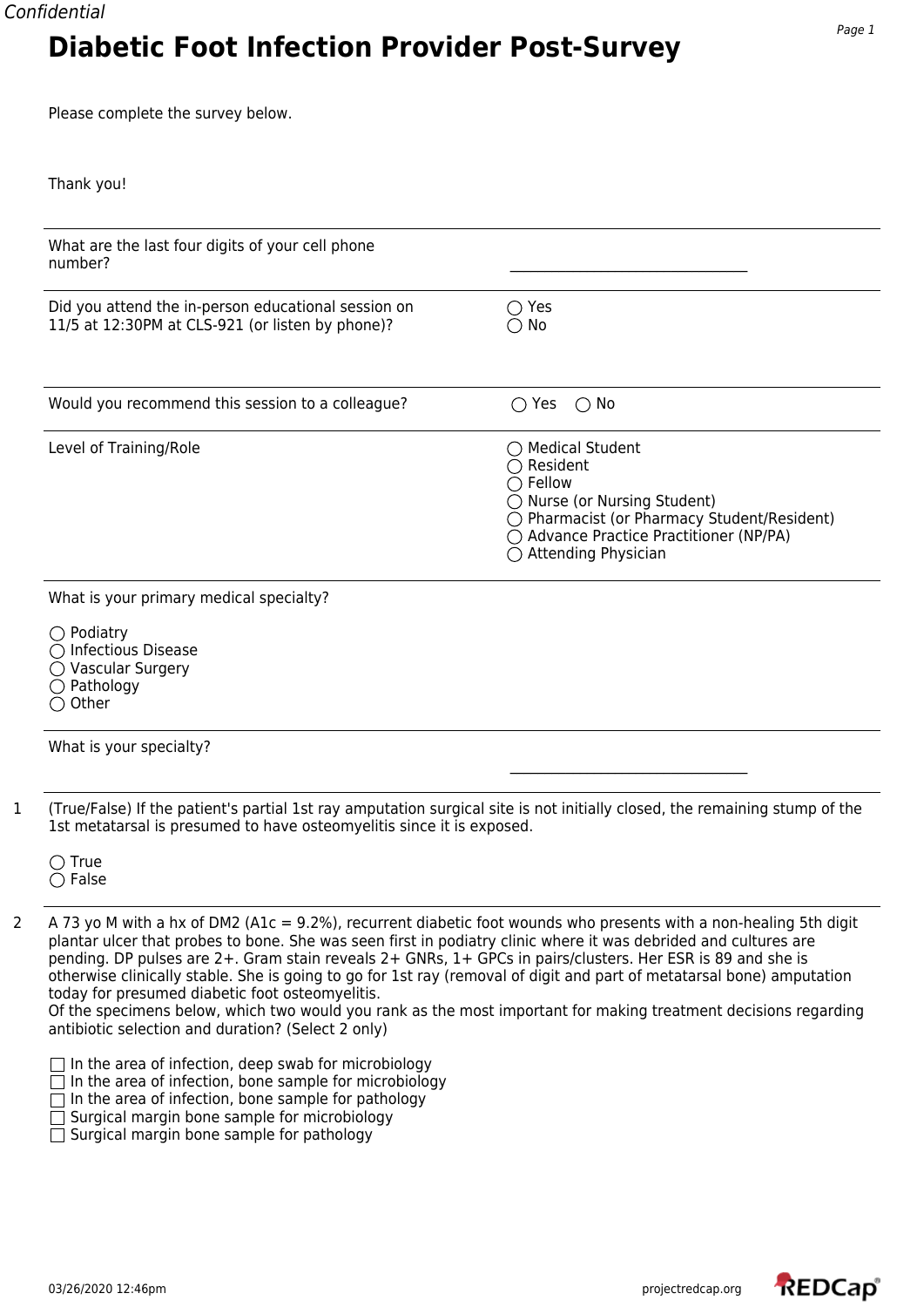$\bigcirc$  Below the knee amputation for non-healing and infected transmetatarsal amputation stump  $\bigcirc$  Metatarsal head resection for ulcer over the 3rd digit  $\bigcirc$  Disarticulation of the 1st metatarasal-phalanx joint for a distal great toe ulcer

4 The following clinical scenario applies to questions 4 and 5.

The patient undergoes 5th ray amputation and remains hemodynamically stable. The operative note comments on "resecting to healthy, bleeding bone." She is set up with wound care and VNA services at home. Cultures grew out Pseudomonas Aeruginosa (Ceftazidime R, Cefepime S, Pip-Tazo R, Levofloxacin S, Meropenem S), Group A streptococcus.

You inspect the wound bed which is notable for a well approximated incision, stitches intact, no streaking erythema, fluctuance, or abscess. Blood cultures drawn on admission are negative. WBC count has dropped to 7 and she has been afebrile. The primary team is looking to discharge home. Pathology at the margin is pending.

What would you recommend?

 $\bigcirc$  Place PICC line, start IV antibiotics for a 6 week course, regardless of margins

- $\bigcirc$  Start PO antibiotics (Levofloxacin) for a possible 6 week course with ID follow up, with the option to shorten based on pathology results
- $\bigcirc$  Recommend patient stay in hospital and see if pathology can be expedited, and make decision after pathology returns.
- $\bigcirc$  Place PICC line, start IV antibiotics for possible 6 week course, but d/c antibiotics earlier if margin pathology is negative
- $\bigcirc$  Since it looks like all the infection has been surgically removed, stop antibiotics at discharge.
- 5 If pathology is negative at the surgical margin, and there is no remaining soft tissue component of infection, what should be the duration of treatment (Day 1=date of OR)?

 $\bigcirc$  Depends on margin microbiology  $\bigcirc$  2-5 days  $\bigcirc$  2 weeks  $\overline{O}$  4-6 weeks

Please use the following diagram to answer the next question:



6 The above diagram illustrates a ray amputation. Please answer where margins should be obtained for evaluation by pathology and/or microbiology.

 $\bigcirc$  A- distal portion of remaining bone  $\bigcirc$  B- proximal portion of amputated bone  $O$  A+ B  $\bigcirc$  Other